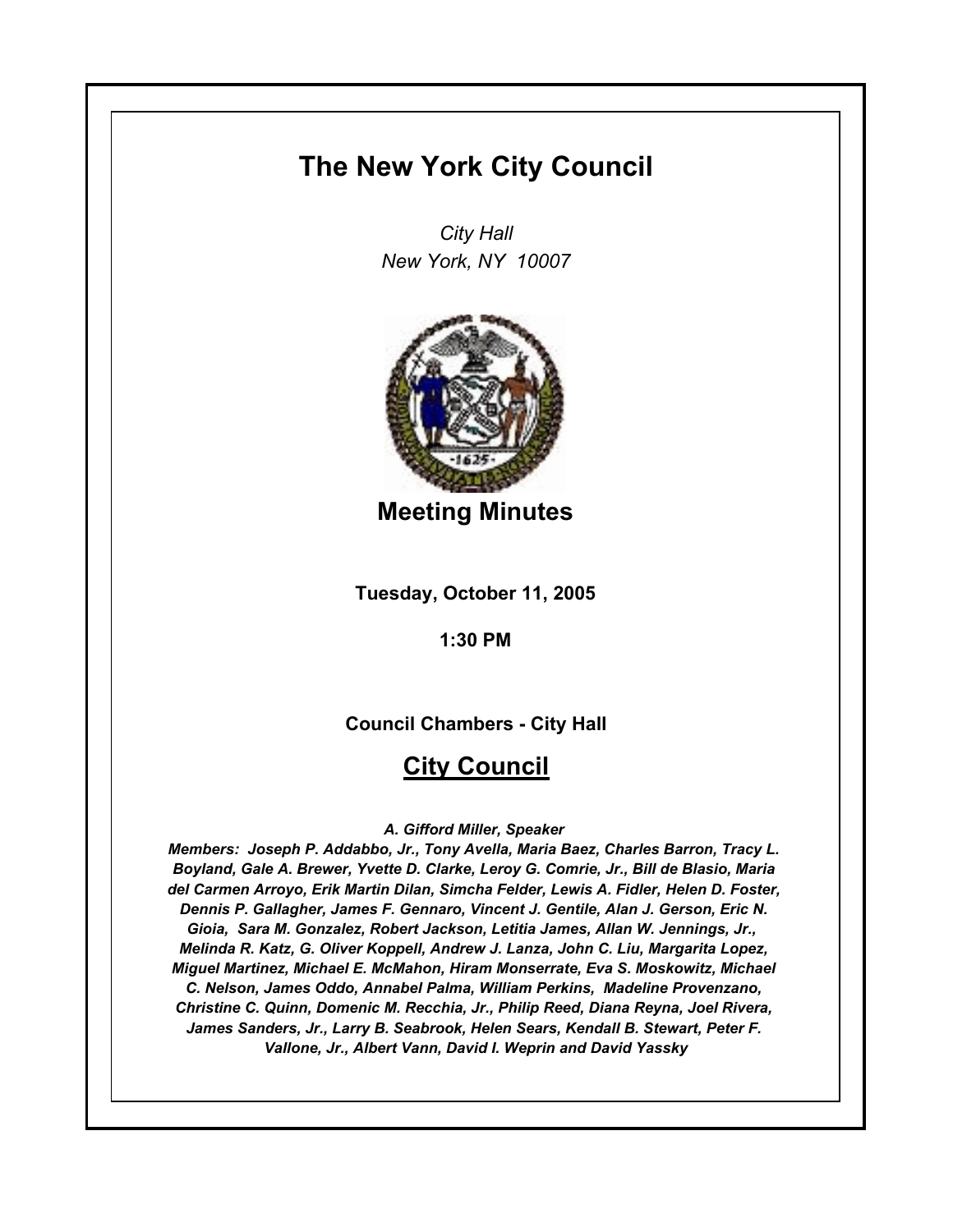*The Public Advocate (Ms. Gotbaum)*

1. Roll Call

**Present,**

Speaker Miller, Addabbo Jr., Avella, Baez, Barron, Brewer, Clarke, Comrie Jr., Dilan, de Blasio, Felder, Fidler, Foster, Gallagher, Gennaro, Gentile, Gerson, Gioia, Gonzalez, Jackson, James, Jennings Jr., Katz, Koppell, Lanza, Liu, Lopez, McMahon, Monserrate, Moskowitz, Nelson, Oddo, Palma, Perkins, Provenzano, Quinn, Recchia Jr., Sears, Stewart, Vallone Jr., Vann, Weprin, Yassky and Arroyo

#### **Excused,**

Boyland, Martinez, Reed, Reyna, Rivera, Sanders Jr. and Seabrook

## 2. Invocation

*The Invocation was delivered by: Rabbi Marjorie Slome, West End Temple, 147-02 Newport Avenue, Neponsit, N.Y. 11694.*

*Council MemberAddabbo moved to spread the Invocation in full upon the Record.*

3. Adoption of Minutes

*None*

- 4. Messages & Papers from the Mayor *None*
- 5. Communications from City, County & Borough Offices *None*
- 6. Petitions and Communications *None*
- 7. Land Use Call-Ups

*None*

- 8. Communication from the Speaker
- 9. Discussion of General Orders
- 10. Reports of Special Committees *None.*
- 11. Reports of Standing Committees

Report of the Committee on Education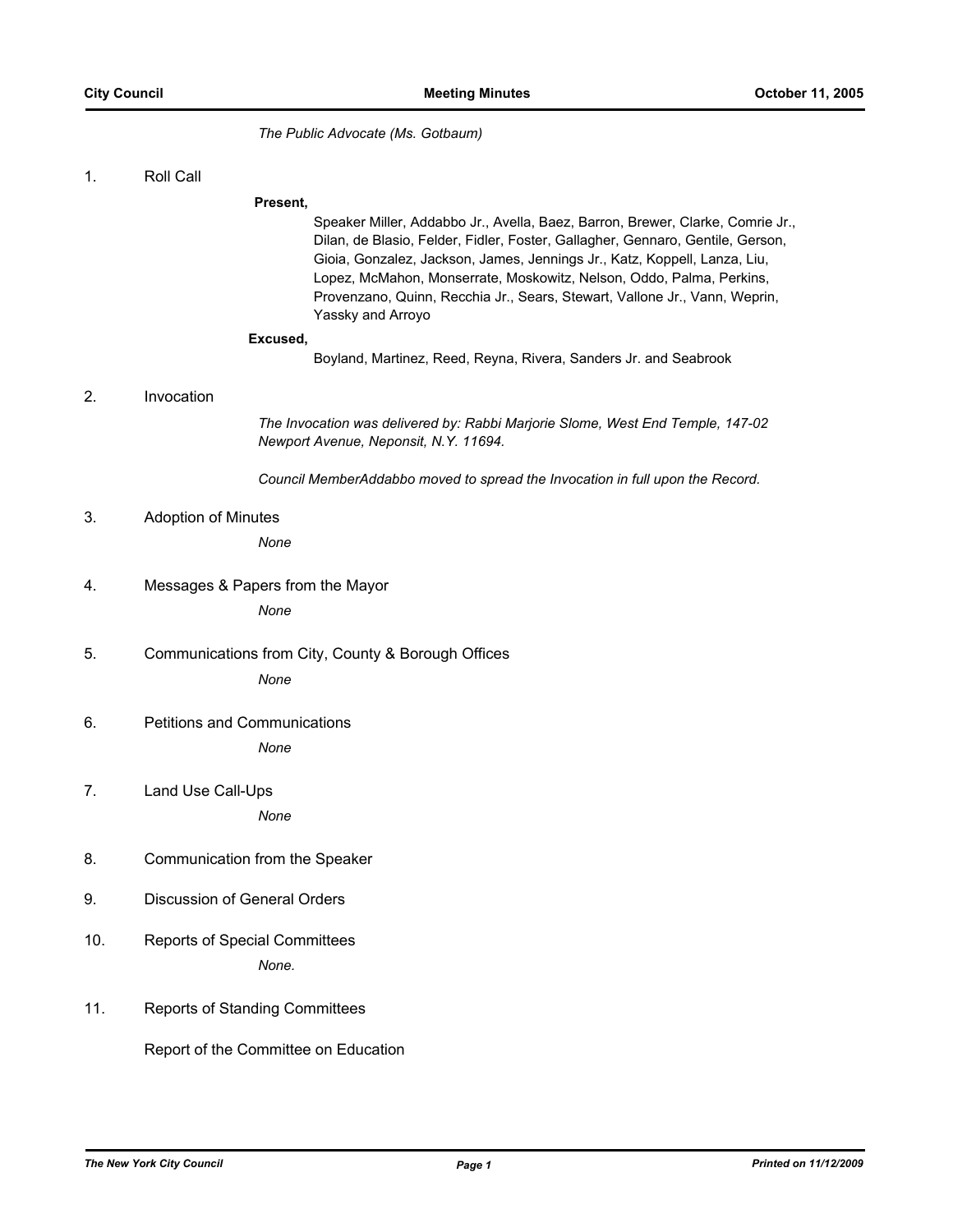## **Int 0464-2004 A Local Law to amend the administrative code of the city of New York, in relation to the provision of language assistance services by the Department of Education.**

*Attachments:* Committee Report 5/17/05, Translation Unit Budget 5/17/05, Information Request Responses 5/17/05, Hearing Transcript 5/17/05, Committee Report 10/7/05, Hearing Transcript 10/7/05, Final Hehir Report 10/7/05, Handout 1- 10/7/05, Handout 2 - 10/7/05, Handout 3 - 10/7/05, Information Request Responses 10/7/05, Committee Report 10/31/05, Hearing Transcript 10/31/05, Committee Report 11/10/05, Hearing Transcript 11/10/05, Information Request Responses 11/10/05, Information Request - Attachment 1- 11/10/05, Information Request - Attachment 2- 11/10/05, Information Request - Attachment 3 - 11/10/05, Committee Report 11/29/05, Hearing Transcript 11/29/05, Fiscal Impact Statement, Mayor's Veto Message - Cover, Mayor's Veto Message, Hearing Transcript - Stated Meeting 10/11/05, Hearing Transcript - Stated Meeting 10/27/05, Hearing Transcript - Stated Meeting 11/30/05, Hearing Transcript - Stated Meeting 12/8/05, Hearing Transcript - Stated Meeting 12/21/05

**This Introduction was Laid Over by Council**

Report of the Committee on Finance

| Int 0692-2005<br>assessment upon which the district charge is based. |                               | A Local Law to amend the administrative code of the city of New<br>York, in relation to amending the district plan of the Metrotech Area<br>business improvement district to change the method of                                                                                                                                                                                                         |
|----------------------------------------------------------------------|-------------------------------|-----------------------------------------------------------------------------------------------------------------------------------------------------------------------------------------------------------------------------------------------------------------------------------------------------------------------------------------------------------------------------------------------------------|
|                                                                      | Attachments:                  | Committee Report, Hearing Transcript, Hearing Transcript - Stated Meeting<br>10/11/05, Local Law                                                                                                                                                                                                                                                                                                          |
|                                                                      | consent Roll Call.            | A motion was made that this Introduction be Approved by Council approved by                                                                                                                                                                                                                                                                                                                               |
|                                                                      | <b>Enactment No: 2005/092</b> |                                                                                                                                                                                                                                                                                                                                                                                                           |
| Int 0669-2005                                                        | Sundays.                      | A Local Law to amend the administrative code of the city of New<br>York, in relation to suspending the activation of parking meters on                                                                                                                                                                                                                                                                    |
|                                                                      | <b>Attachments:</b>           | Committee Report 7/27/05, Hearing Transcript - Stated Meeting 7/27/05,<br>Mayor's Veto Message, Hearing Transcript 7/27/05, Committee Report<br>10/11/05, Hearing Transcript 10/11/05, Local Law                                                                                                                                                                                                          |
|                                                                      | <b>Roll Call.</b>             | A motion was made that this Introduction be Overridden by Council approved by                                                                                                                                                                                                                                                                                                                             |
|                                                                      | Affirmative, 42 -             |                                                                                                                                                                                                                                                                                                                                                                                                           |
|                                                                      |                               | Speaker Miller, Addabbo Jr., Baez, Barron, Brewer, Clarke, Comrie Jr.,<br>Dilan, de Blasio, Felder, Fidler, Foster, Gallagher, Gennaro, Gentile,<br>Gerson, Gioia, Gonzalez, Jackson, James, Jennings Jr., Katz, Koppell,<br>Lanza, Liu, Lopez, McMahon, Monserrate, Moskowitz, Nelson, Oddo,<br>Palma, Perkins, Provenzano, Quinn, Recchia Jr., Stewart, Vallone Jr.,<br>Vann, Weprin, Yassky and Arroyo |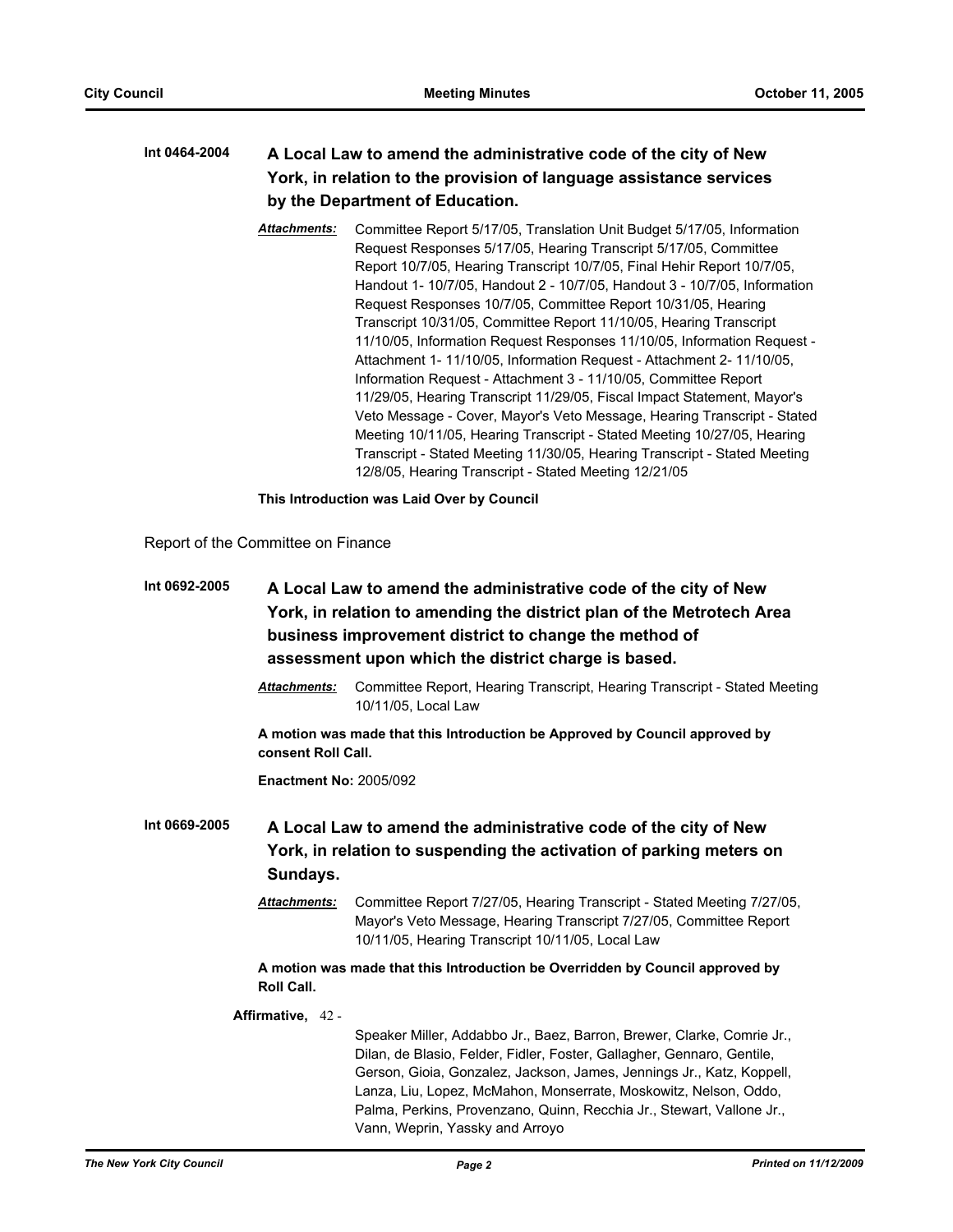|                                                                                                                                                                                                                                      | Negative, $2 -$     |       |                                                                                                                                                                                                                                                                                                                                                                                      |
|--------------------------------------------------------------------------------------------------------------------------------------------------------------------------------------------------------------------------------------|---------------------|-------|--------------------------------------------------------------------------------------------------------------------------------------------------------------------------------------------------------------------------------------------------------------------------------------------------------------------------------------------------------------------------------------|
|                                                                                                                                                                                                                                      |                     |       | Avella and Sears                                                                                                                                                                                                                                                                                                                                                                     |
|                                                                                                                                                                                                                                      | Excused,            | $7 -$ | Boyland, Martinez, Reed, Reyna, Rivera, Sanders Jr. and Seabrook                                                                                                                                                                                                                                                                                                                     |
|                                                                                                                                                                                                                                      |                     |       | <b>Enactment No: 2005/090</b>                                                                                                                                                                                                                                                                                                                                                        |
|                                                                                                                                                                                                                                      |                     |       |                                                                                                                                                                                                                                                                                                                                                                                      |
| M 0665-2005                                                                                                                                                                                                                          |                     |       | Communication for the Mayor - Mayor's veto and disapproval                                                                                                                                                                                                                                                                                                                           |
|                                                                                                                                                                                                                                      |                     |       | message of Introductory Number 669, in relation to suspending the                                                                                                                                                                                                                                                                                                                    |
|                                                                                                                                                                                                                                      |                     |       | activation of parking meters on Sundays.                                                                                                                                                                                                                                                                                                                                             |
|                                                                                                                                                                                                                                      | <b>Attachments:</b> |       | Mayor's Veto Message, Committee Report                                                                                                                                                                                                                                                                                                                                               |
|                                                                                                                                                                                                                                      | consent Roll Call.  |       | A motion was made that this Mayor's Message be Filed by Council approved by                                                                                                                                                                                                                                                                                                          |
| Report of the Committee on Health                                                                                                                                                                                                    |                     |       |                                                                                                                                                                                                                                                                                                                                                                                      |
| Int 0468-2004<br>A Local Law to amend the administrative code of the city of New<br>York, in relation to requiring employers in the grocery industry to<br>make prevailing health care expenditures on behalf of their<br>employees. |                     |       |                                                                                                                                                                                                                                                                                                                                                                                      |
|                                                                                                                                                                                                                                      | <b>Attachments:</b> |       | Committee Report 12/10/04, Hearing Transcript 12/10/04, Committee<br>Report 6/9/05, Committee Report 8/17/05, Mayor's Veto Message,<br>Committee Report 10/11/05, Local Law, Hearing Transcript - Stated<br>Meeting 10/11/05                                                                                                                                                         |
|                                                                                                                                                                                                                                      | consent Roll Call.  |       | A motion was made that this Introduction be Overridden by Council approved by                                                                                                                                                                                                                                                                                                        |
|                                                                                                                                                                                                                                      | Affirmative, 40 -   |       |                                                                                                                                                                                                                                                                                                                                                                                      |
|                                                                                                                                                                                                                                      |                     |       | Speaker Miller, Addabbo Jr., Avella, Baez, Brewer, Clarke, Comrie Jr.,<br>Dilan, de Blasio, Fidler, Foster, Gallagher, Gennaro, Gentile, Gerson,<br>Gioia, Gonzalez, Jackson, James, Jennings Jr., Katz, Koppell, Liu, Lopez,<br>McMahon, Monserrate, Moskowitz, Nelson, Oddo, Palma, Perkins,<br>Provenzano, Quinn, Recchia Jr., Sears, Stewart, Vann, Weprin, Yassky<br>and Arroyo |
|                                                                                                                                                                                                                                      | Negative, $2 -$     |       | Felder and Lanza                                                                                                                                                                                                                                                                                                                                                                     |
|                                                                                                                                                                                                                                      |                     |       |                                                                                                                                                                                                                                                                                                                                                                                      |
|                                                                                                                                                                                                                                      | Excused, 7-         |       | Boyland, Martinez, Reed, Reyna, Rivera, Sanders Jr. and Seabrook                                                                                                                                                                                                                                                                                                                     |
|                                                                                                                                                                                                                                      | Abstain, $2 -$      |       |                                                                                                                                                                                                                                                                                                                                                                                      |
|                                                                                                                                                                                                                                      |                     |       | Barron and Vallone Jr.                                                                                                                                                                                                                                                                                                                                                               |
|                                                                                                                                                                                                                                      |                     |       | <b>Enactment No: 2005/089</b>                                                                                                                                                                                                                                                                                                                                                        |
|                                                                                                                                                                                                                                      |                     |       |                                                                                                                                                                                                                                                                                                                                                                                      |
|                                                                                                                                                                                                                                      |                     |       |                                                                                                                                                                                                                                                                                                                                                                                      |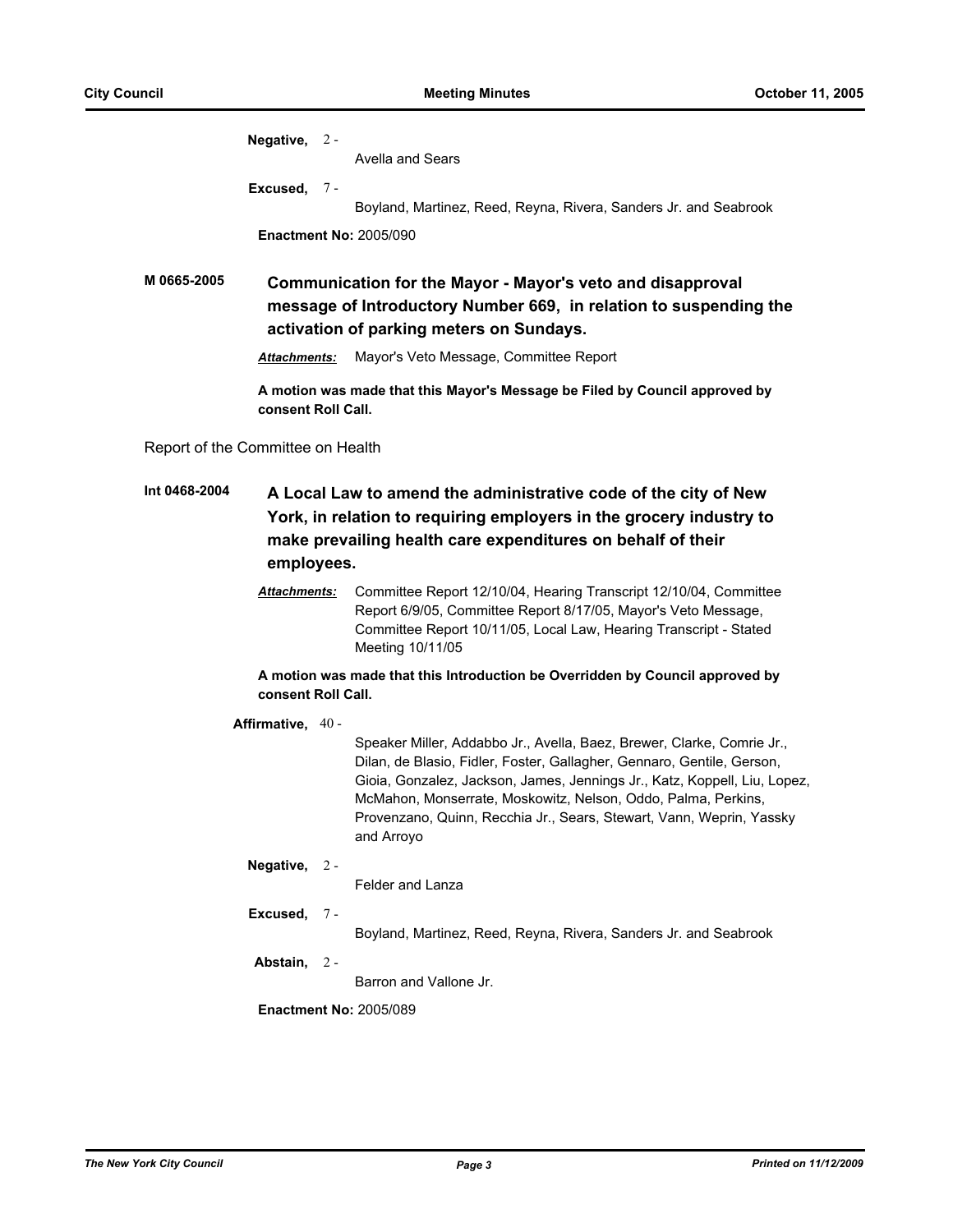| M 0671-2005   | Communication for the Mayor - Mayor's veto and disapproval<br>message of Introductory Number 468-A, in relation to requiring<br>employers in the grocery industry to make prevailing health care<br>expenditures on behalf of their employees. |  |
|---------------|------------------------------------------------------------------------------------------------------------------------------------------------------------------------------------------------------------------------------------------------|--|
|               | Committee Report, Mayor's Veto Message<br>Attachments:                                                                                                                                                                                         |  |
|               | A motion was made that this Mayor's Message be Filed by Council approved by<br>consent Roll Call.                                                                                                                                              |  |
|               | Report of the Committee on Land Use                                                                                                                                                                                                            |  |
| LU 0544-2005  | Uniform Land Use Review Procedure application no. 050453 ZMR,<br>pursuant to §197-c and §197-d of the New York City Charter,<br>concerning changes to the zoning map, Borough of Staten Island,<br>Council District nos. 49,50,51.             |  |
|               | A motion was made that this Land Use Application be Approved, by Council<br>approved by consent Roll Call.                                                                                                                                     |  |
| Res 1200-2005 | Resolution approving the decision of the City Planning<br>Commission on ULURP No. C 050453 ZMR, a Zoning Map change<br>(L.U. No. 544).                                                                                                         |  |
|               | <b>Attachments:</b> Committee Report                                                                                                                                                                                                           |  |
|               | A motion was made that this Resolution be Approved, by Council approved by<br>consent Roll Call.                                                                                                                                               |  |
| LU 0545-2005  | Uniform Land Use Review Procedure application no. 050454 ZMR,<br>pursuant to §197-c and §197-d of the New York City Charter,<br>concerning changes to the zoning map, Borough of Staten Island,<br>Council District nos. 49,50,51.             |  |
|               | A motion was made that this Land Use Application be Approved, by Council<br>approved by consent Roll Call.                                                                                                                                     |  |
| Res 1201-2005 | Resolution approving the decision of the City Planning<br>Commission on ULURP No. C 050454 ZMR, a Zoning Map change<br>(L.U. No. 545).                                                                                                         |  |
|               | Committee Report<br>Attachments:                                                                                                                                                                                                               |  |
|               | A motion was made that this Resolution be Approved, by Council approved by<br>consent Roll Call.                                                                                                                                               |  |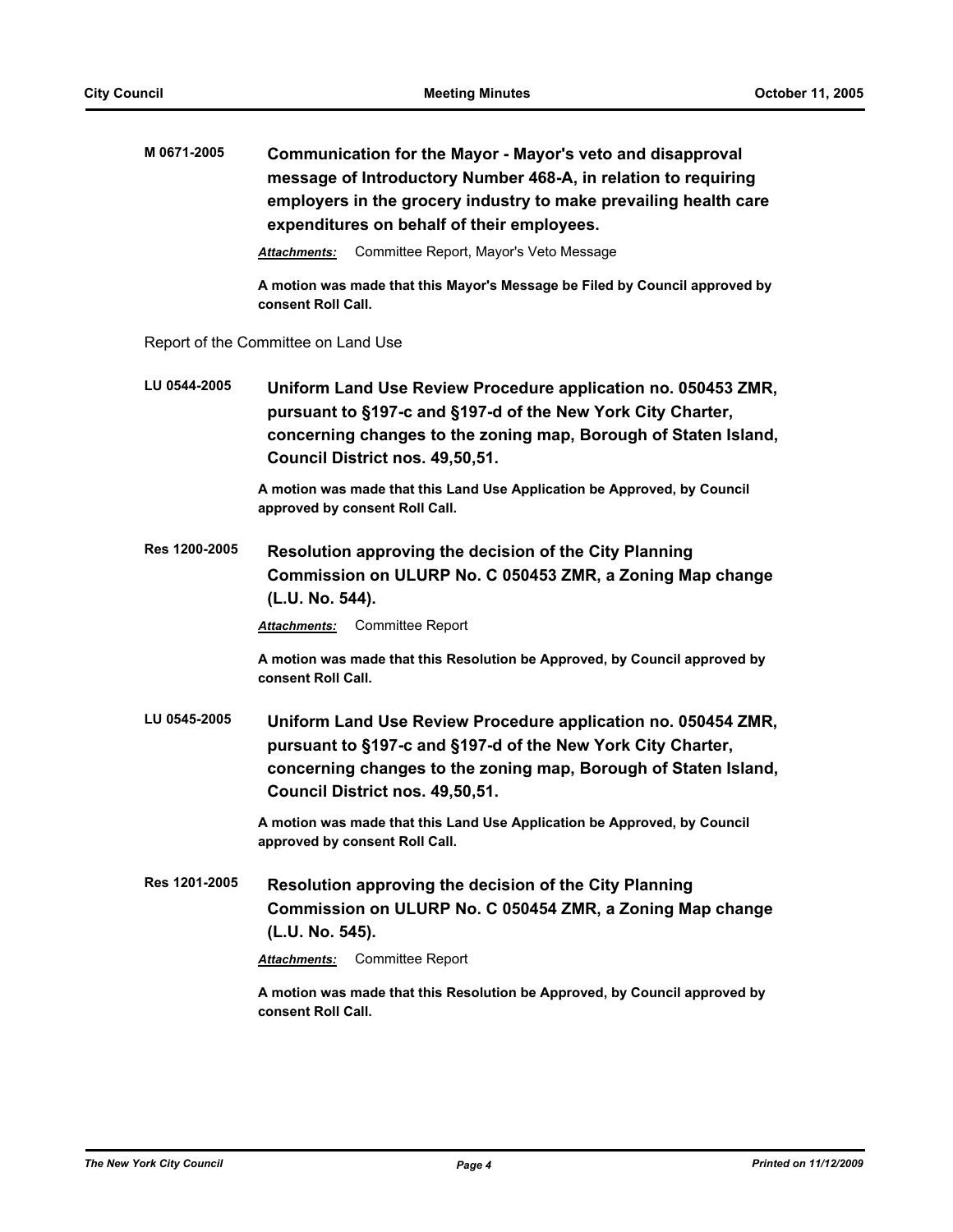| LU 0546-2005  | Uniform Land Use Review Procedure application no. 050455 ZMR,<br>pursuant to §197-c and §197-d of the New York City Charter,<br>concerning changes to the zoning map, Borough of Staten Island,<br>Council District nos. 49,50,51.                                                                                                                                              |
|---------------|---------------------------------------------------------------------------------------------------------------------------------------------------------------------------------------------------------------------------------------------------------------------------------------------------------------------------------------------------------------------------------|
|               | Hearing Transcript - Stated Meeting 10/11/05<br><b>Attachments:</b>                                                                                                                                                                                                                                                                                                             |
|               | This Land Use Application was Approved with Modifications and Referred to the<br>City Planning Commission pursuant to Rule 11.70(b) of the Rules of the Council<br>and Section 197-(d) of the New York City Charter. to the City Planning Commission                                                                                                                            |
| LU 0548-2005  | Uniform Land Use Review Procedure application no. 050442 ZMX,<br>pursuant to §197-c and §197-d of the New York City Charter,<br>concerning changes to the zoning map, Borough of Bronx, Council<br>District no. 13.                                                                                                                                                             |
|               | A motion was made that this Land Use Application be Approved, by Council<br>approved by consent Roll Call.                                                                                                                                                                                                                                                                      |
| Res 1202-2005 | Resolution approving the decision of the City Planning<br>Commission on ULURP No. C 050442 ZMX, a Zoning Map change<br>(L.U. No. 548).                                                                                                                                                                                                                                          |
|               | Committee Report, Hearing Transcript - Stated Meeting 10/11/05<br><b>Attachments:</b>                                                                                                                                                                                                                                                                                           |
|               | A motion was made that this Resolution be Approved, by Council approved by<br>consent Roll Call.                                                                                                                                                                                                                                                                                |
| LU 0550-2005  | The submission of a site plan by the New York City School<br>Construction Authority, pursuant to §1732 of the New York State<br>Public Authorities Law, for a school, 650 seat Primary/Intermediate<br>School Facility, to be located at southwest corner of Jamaica<br>Avenue & Richmond Street, Borough of Brooklyn, Council District<br>no. 37. (Non-ULURP no. 20065023 SCK) |
|               | A motion was made that this Land Use Application be Approved, by Council<br>approved by consent Roll Call.                                                                                                                                                                                                                                                                      |
| Res 1203-2005 | Resolution approving the site plan for a primary/intermediate public<br>school facility to be located at the southwest corner of Jamaica<br>Avenue and Richmond Street in the Cypress Hills area of Brooklyn<br>(Block 4102, Lots 19, 27, 33, 35 and 36), Brooklyn (Non-ULURP No.<br>20065023 SCK; L.U. No. 550).                                                               |
|               | Committee Report, Hearing Transcript - Stated Meeting 10/11/05<br><b>Attachments:</b>                                                                                                                                                                                                                                                                                           |
|               | A motion was made that this Resolution be Approved, by Council approved by<br>consent Roll Call.                                                                                                                                                                                                                                                                                |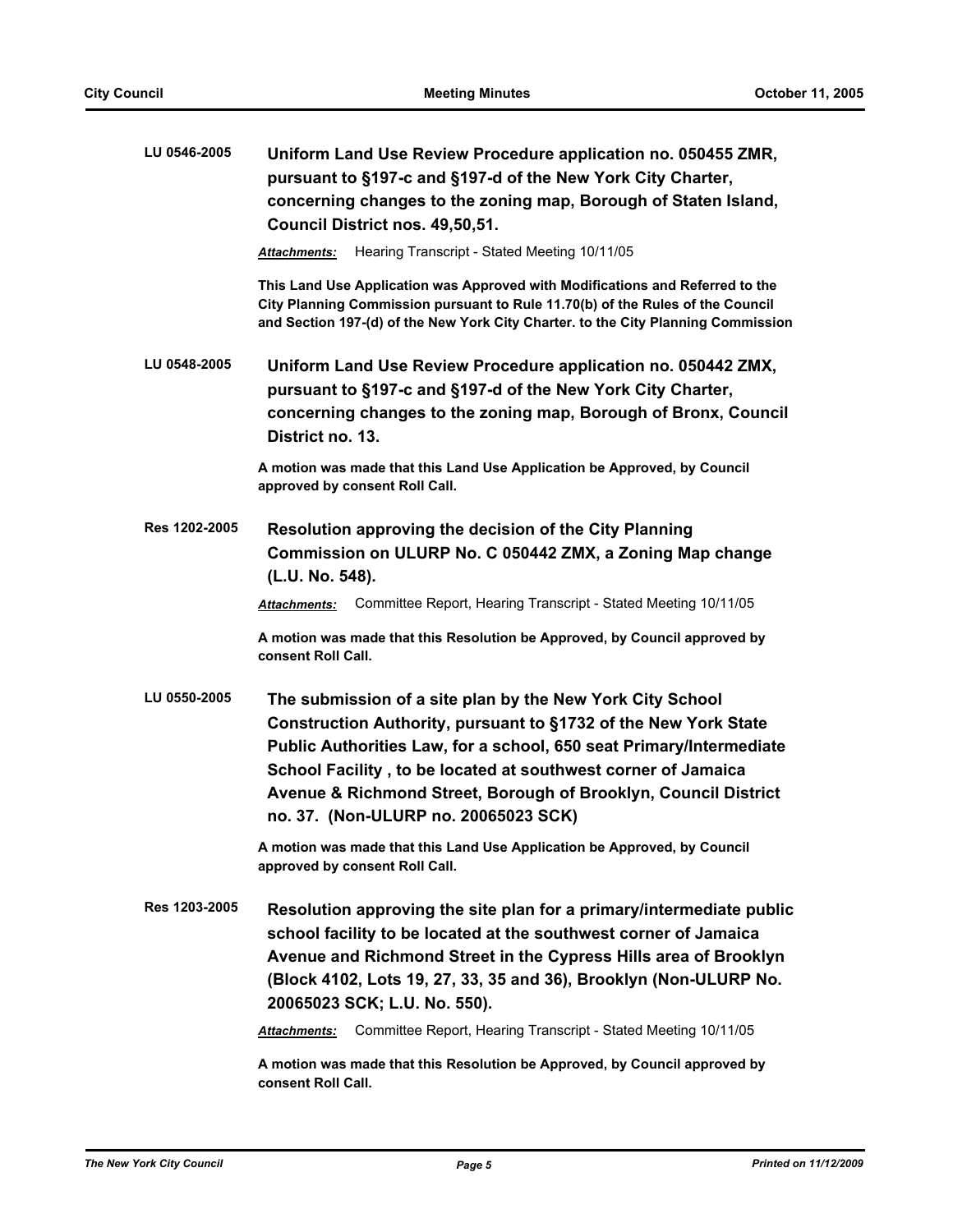| LU 0554-2005  | Uniform land use review procedure application no. C 050527 HAX,<br>an Urban Development Action Area Designation, Project, and the<br>disposition of such property located at 871 and 875 East 179th<br>Street, Borough of the Bronx, Council District no. 15. This matter is<br>subject to Council Review and action pursuant to §197-c and<br>§197-d of the New York City Charter and Article 16 of the General<br><b>Municipal Law.</b>                                                                                                                                                                                                                                                                                                                                          |
|---------------|------------------------------------------------------------------------------------------------------------------------------------------------------------------------------------------------------------------------------------------------------------------------------------------------------------------------------------------------------------------------------------------------------------------------------------------------------------------------------------------------------------------------------------------------------------------------------------------------------------------------------------------------------------------------------------------------------------------------------------------------------------------------------------|
|               | A motion was made that this Land Use Application be Approved, by Council<br>approved by consent Roll Call.                                                                                                                                                                                                                                                                                                                                                                                                                                                                                                                                                                                                                                                                         |
| Res 1204-2005 | Resolution approving the decision of the City Planning<br>Commission on an application submitted by the Department of<br>Housing Preservation and Development, ULURP No. C 050527<br>HAX, approving the designation of 871 and 875 East 179th Street<br>(Block 3123, Lots 77 and 76), as an Urban Development Action<br>Area, approving the project for the area as an Urban Development<br>Action Area Project, and approving the disposition of such<br>property to a developer selected by the Department of Housing<br>Preservation and Development (L.U. No. 554; C 050527 HAX).<br>Committee Report, Hearing Transcript - Stated Meeting 10/11/05<br><b>Attachments:</b><br>A motion was made that this Resolution be Approved, by Council approved by<br>consent Roll Call. |
| LU 0560-2005  | Application no. 20065052 HAM, an Urban Development Action Area<br>Project located at 254 East 125th Street, Council District no. 8,<br>Borough of Manhattan. This matter is subject to Council review<br>and action pursuant to Article 16 of the New York General Municipal<br>Law, at the request of the New York City Department of Housing<br><b>Preservation and Development.</b>                                                                                                                                                                                                                                                                                                                                                                                             |
|               | A motion was made that this Land Use Application be Approved, by Council<br>approved by consent Roll Call.                                                                                                                                                                                                                                                                                                                                                                                                                                                                                                                                                                                                                                                                         |
| Res 1205-2005 | Resolution approving an Urban Development Action Area Project<br>located at 254 East 125th Street (Block 1789/Lot 29), Manhattan,<br>and waiving the urban development action area designation<br>requirement and the Uniform Land Use Review Procedure,<br>pursuant to Sections 693 and 694 of the General Municipal Law<br>(L.U. No. 560; 20065052 HAM).                                                                                                                                                                                                                                                                                                                                                                                                                         |
|               | Committee Report, Hearing Transcript - Stated Meeting 10/11/05<br><b>Attachments:</b>                                                                                                                                                                                                                                                                                                                                                                                                                                                                                                                                                                                                                                                                                              |

**A motion was made that this Resolution be Approved, by Council approved by consent Roll Call.**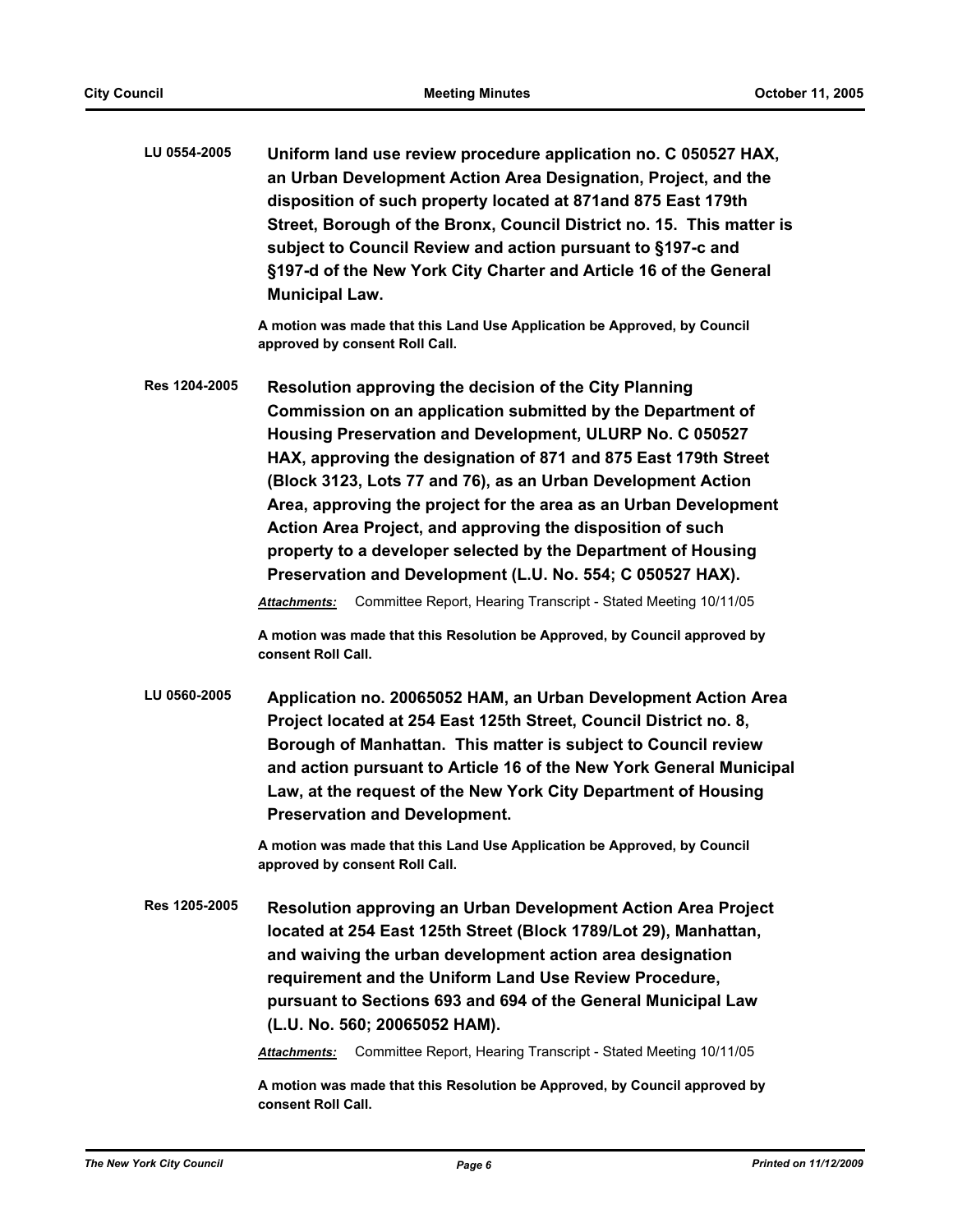| LU 0572-2005  | Uniform Land Use Review Procedure application no. 060006 ZMM,<br>pursuant to §197-c and §197-d of the New York City Charter,<br>concerning changes to the zoning map, Borough of Manhattan,<br><b>Council District no. 3.</b>                                                                                                                                                          |
|---------------|----------------------------------------------------------------------------------------------------------------------------------------------------------------------------------------------------------------------------------------------------------------------------------------------------------------------------------------------------------------------------------------|
|               | A motion was made that this Land Use Application be Approved, by Council<br>approved by consent Roll Call.                                                                                                                                                                                                                                                                             |
| Res 1206-2005 | Resolution approving the decision of the City Planning<br>Commission on ULURP No. C 060006 ZMM, a Zoning Map change<br>(L.U. No. 572).                                                                                                                                                                                                                                                 |
|               | Committee Report, Hearing Transcript - Stated Meeting 10/11/05<br><b>Attachments:</b>                                                                                                                                                                                                                                                                                                  |
|               | A motion was made that this Resolution be Approved, by Council approved by<br>consent Roll Call.                                                                                                                                                                                                                                                                                       |
| LU 0579-2005  | Uniform Land Use Review Procedure application no. 030370 ZMX,<br>pursuant to §197-c and §197-d of the New York City Charter,<br>concerning changes to the zoning map, Borough of Bronx, Council<br>District no. 15.                                                                                                                                                                    |
|               | A motion was made that this Land Use Application be Approved, by Council<br>approved by consent Roll Call.                                                                                                                                                                                                                                                                             |
| Res 1207-2005 | Resolution approving the decision of the City Planning<br>Commission on ULURP No. C 030370 ZMX, a Zoning Map change<br>(L.U. No. 579).                                                                                                                                                                                                                                                 |
|               | Committee Report, Hearing Transcript - Stated Meeting 10/11/05<br><b>Attachments:</b>                                                                                                                                                                                                                                                                                                  |
|               | A motion was made that this Resolution be Approved, by Council approved by<br>consent Roll Call.                                                                                                                                                                                                                                                                                       |
| LU 0580-2005  | Application no. 20065057 HAX, an Urban Development Action Area<br>Project located at 81 West 172nd Street, Council District no. 16,<br>Borough of the Bronx. This matter is subject to Council review and<br>action pursuant to Article 16 of the New York General Municipal<br>Law, at the request of the New York City Department of Housing<br><b>Preservation and Development.</b> |
|               | A motion was made that this Land Use Application be Approved, by Council<br>approved by consent Roll Call.                                                                                                                                                                                                                                                                             |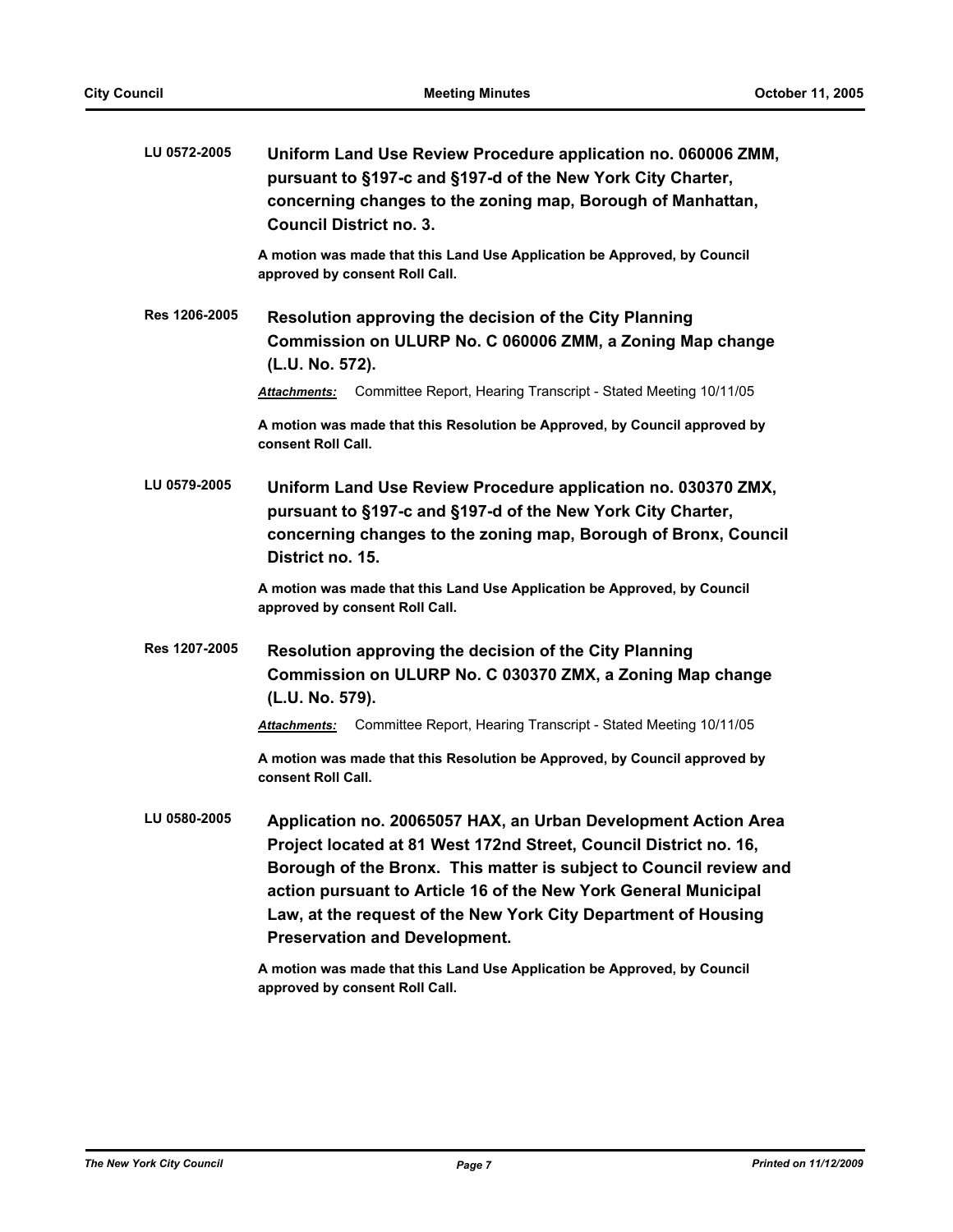| Res 1208-2005 | <b>Resolution approving an Urban Development Action Area Project</b><br>located at 81 West 172nd Street (Block 2872/Lot 218), the Bronx,<br>and waiving the urban development action area designation<br>requirement and the Uniform Land Use Review Procedure,<br>pursuant to Sections 693 and 694 of the General Municipal Law<br>(L.U. No. 580; 20065057 HAX).                                                                                                                                                                                                    |  |
|---------------|----------------------------------------------------------------------------------------------------------------------------------------------------------------------------------------------------------------------------------------------------------------------------------------------------------------------------------------------------------------------------------------------------------------------------------------------------------------------------------------------------------------------------------------------------------------------|--|
|               | Committee Report, Hearing Transcript - Stated Meeting 10/11/05<br><b>Attachments:</b>                                                                                                                                                                                                                                                                                                                                                                                                                                                                                |  |
|               | A motion was made that this Resolution be Approved, by Council approved by<br>consent Roll Call.                                                                                                                                                                                                                                                                                                                                                                                                                                                                     |  |
| LU 0584-2005  | Application no. 20055640 TCQ, pursuant to §20-226 of the<br>Administrative Code of the City of New York, concerning the<br>petition of LCN Café Corp. (Theater Café), to establish, maintain<br>and operate an unenclosed sidewalk café located at 106-03<br>Metropolitan Avenue, Borough of Queens, Council District no. 29.<br>This application is subject to review and action by the Land Use<br>Committee only if called-up by vote of the Council pursuant to Rule<br>11.20b of the Council and §20-226(g) of the New York City<br><b>Administrative Code.</b> |  |
|               | A motion was made that this Land Use Application be Approved, by Council<br>approved by consent Roll Call.                                                                                                                                                                                                                                                                                                                                                                                                                                                           |  |
| Res 1209-2005 | Resolution approving the petition for a revocable consent for an<br>unenclosed sidewalk café located at 106-03 Metropolitan Avenue,<br>Queens (20055640 TCQ; L.U. No. 584).                                                                                                                                                                                                                                                                                                                                                                                          |  |
|               | Committee Report, Hearing Transcript - Stated Meeting 10/11/05<br><b>Attachments:</b>                                                                                                                                                                                                                                                                                                                                                                                                                                                                                |  |
|               | A motion was made that this Resolution be Approved, by Council approved by<br>consent Roll Call.                                                                                                                                                                                                                                                                                                                                                                                                                                                                     |  |
| LU 0602-2005  | Application no. 20065071 HAX, a Project located at 801 Neill<br>Avenue, Council District no. 11, Borough of the Bronx. This matter<br>is subject to Council review and action pursuant to the Private<br>Housing Finance Law, at the request of the New York City<br>Department of Housing Preservation and Development, and<br>pursuant to Section 577 of the Private Housing Finance Law for an<br>exemption from real property taxes.<br>Filed Pursuant to Letter of Withdrawal                                                                                   |  |

**A motion was made that this Land Use Application be Filed by Council approved by consent Roll Call.**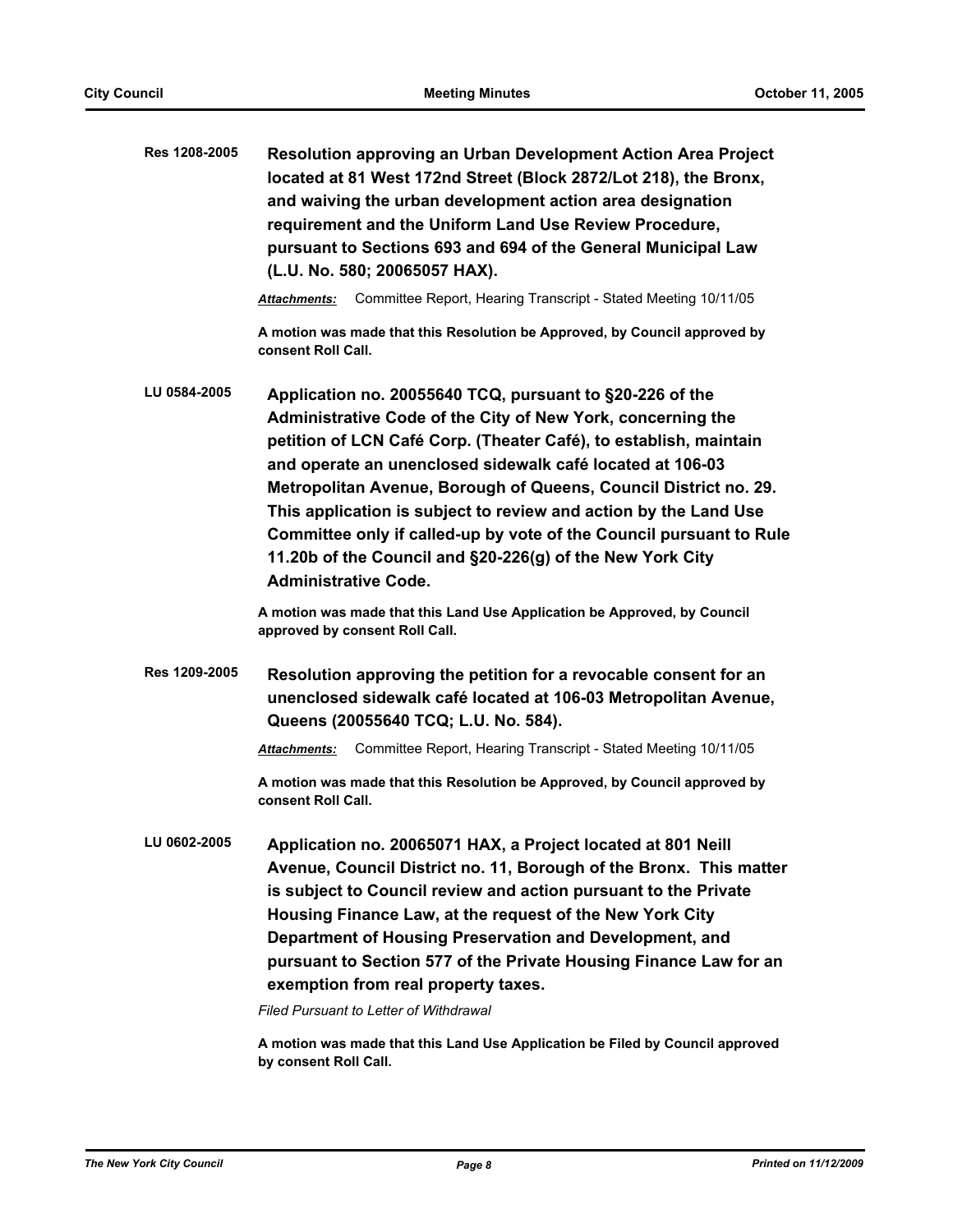| Res 1210-2005 | Resolution approving a motion to file pursuant to withdrawal of an<br>application for a Project located at 801 Neill Avenue (Block 4290/Lot<br>8), the Bronx, pursuant to the Private Housing Finance Law (L.U.<br>No. 602; 20065071 HAX) |  |  |
|---------------|-------------------------------------------------------------------------------------------------------------------------------------------------------------------------------------------------------------------------------------------|--|--|
|               | Committee Report, Hearing Transcript - Stated Meeting 10/11/05<br>Attachments:                                                                                                                                                            |  |  |
|               | <b>Filed Pursuant to Letter of Withdrawal</b>                                                                                                                                                                                             |  |  |
|               | A motion was made that this Resolution be Filed by Council approved by consent<br><b>Roll Call.</b>                                                                                                                                       |  |  |
| LU 0603-2005  | Uniform Land Use Review Procedure application no. 050393 ZMK,<br>pursuant to §197-c and §197-d of the New York City Charter,<br>concerning changes to the zoning map, Borough of Brooklyn,<br><b>Council District no. 47.</b>             |  |  |
|               | A motion was made that this Land Use Application be Approved, by Council<br>approved by consent Roll Call.                                                                                                                                |  |  |
| Res 1211-2005 | Resolution approving the decision of the City Planning<br>Commission on ULURP No. C 050393 ZMK, a Zoning Map change<br>(L.U. No. 603).                                                                                                    |  |  |
|               | Committee Report, Hearing Transcript - Stated Meeting 10/11/05<br><b>Attachments:</b>                                                                                                                                                     |  |  |
|               | A motion was made that this Resolution be Approved, by Council approved by<br>consent Roll Call.                                                                                                                                          |  |  |
| LU 0609-2005  | Uniform Land Use Review Procedure application no. 050480 ZMX,<br>pursuant to §197-c and §197-d of the New York City Charter,<br>concerning changes to the zoning map, Borough of Bronx, Council<br>District no. 11.                       |  |  |
|               | A motion was made that this Land Use Application be Approved, by Council<br>approved by consent Roll Call.                                                                                                                                |  |  |
| Res 1212-2005 | Resolution approving the decision of the City Planning<br>Commission on ULURP No. C 050480 ZMX, a Zoning Map change<br>(L.U. No. 609).                                                                                                    |  |  |
|               | Committee Report, Hearing Transcript - Stated Meeting 10/11/05<br>Attachments:                                                                                                                                                            |  |  |
|               | A motion was made that this Resolution be Approved, by Council approved by<br>consent Roll Call.                                                                                                                                          |  |  |

Report of the Committee on State and Federal Legislation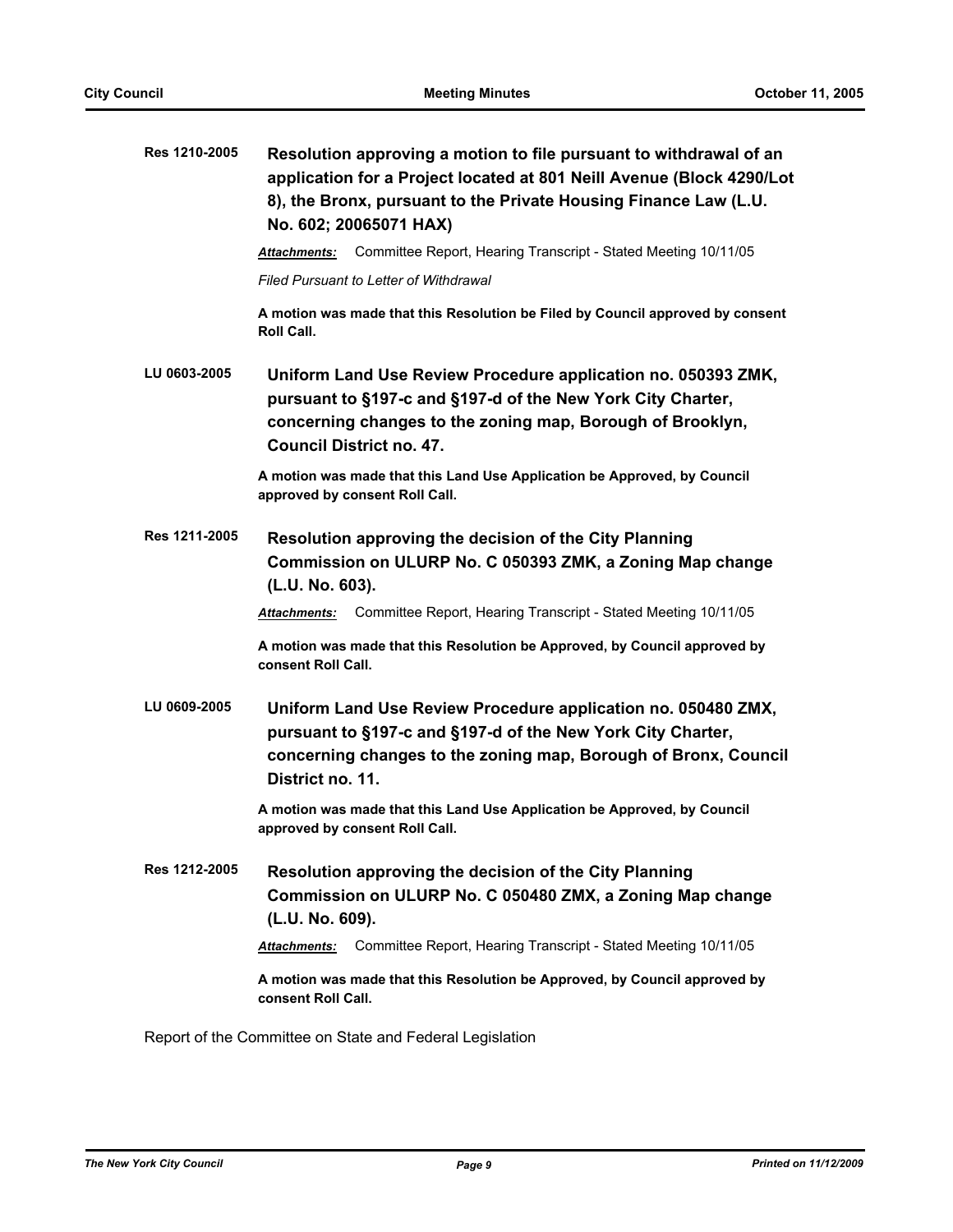**SLR 0143-2005 State Legislation Resolution requesting the New York State Legislature to pass a bill introduced by Senator Golden, S.5984, "AN ACT to amend the tax law, in relation to enabling a city of one million or more to suspend for December, January and February the sales and compensating use tax imposed on fuel oil used for residential heating purposes and natural gas used for residential purposes".**

*Attachments:* Committee Report, Hearing Transcript - Stated Meeting 10/11/05

**A motion was made that this SLR be Approved, by Council approved by consent Roll Call.**

Report of the Committee on Transportation

**Int 0699-2005 A Local Law to amend the administrative code of the city of New York, in relation to licensing of stoop line stands contingent upon certification that such stand does not obstruct pedestrian traffic.**

> *Attachments:* Committee Report 8/17/05, Fiscal Impact Statement, Mayor's Veto Message, Committee Report 10/3/05, Hearing Transcript 10/3/05, Hearing Transcript - Stated Meeting 10/11/05

**This Introduction was Laid Over by Council**

- **M 0672-2005 Communication for the Mayor Mayor's veto and disapproval message of Introductory Number 699, in relation to licensing of stoop line stands contingent upon certification that such stand does not obstruct pedestrian traffic.**
	- *Attachments:* Committee Report, Hearing Transcript, Hearing Transcript Stated Meeting 10/11/05

**This Mayor's Message was Laid Over by Council**

## 12. General Orders Calendar

**Int 0521-2004 A Local Law to amend the New York City Charter, in relation to procurement.**

> *Attachments:* Committee Report 1/24/05, Hearing Transcript 1/24/05, Committee Report 4/19/05, Hearing Transcript 4/19/05, Committee Report 5/11/05, Hearing Transcript - Stated Meeting 4/20/05, Hearing Transcript - Stated Meeting 10/11/05

**This Introduction was Laid Over by Council**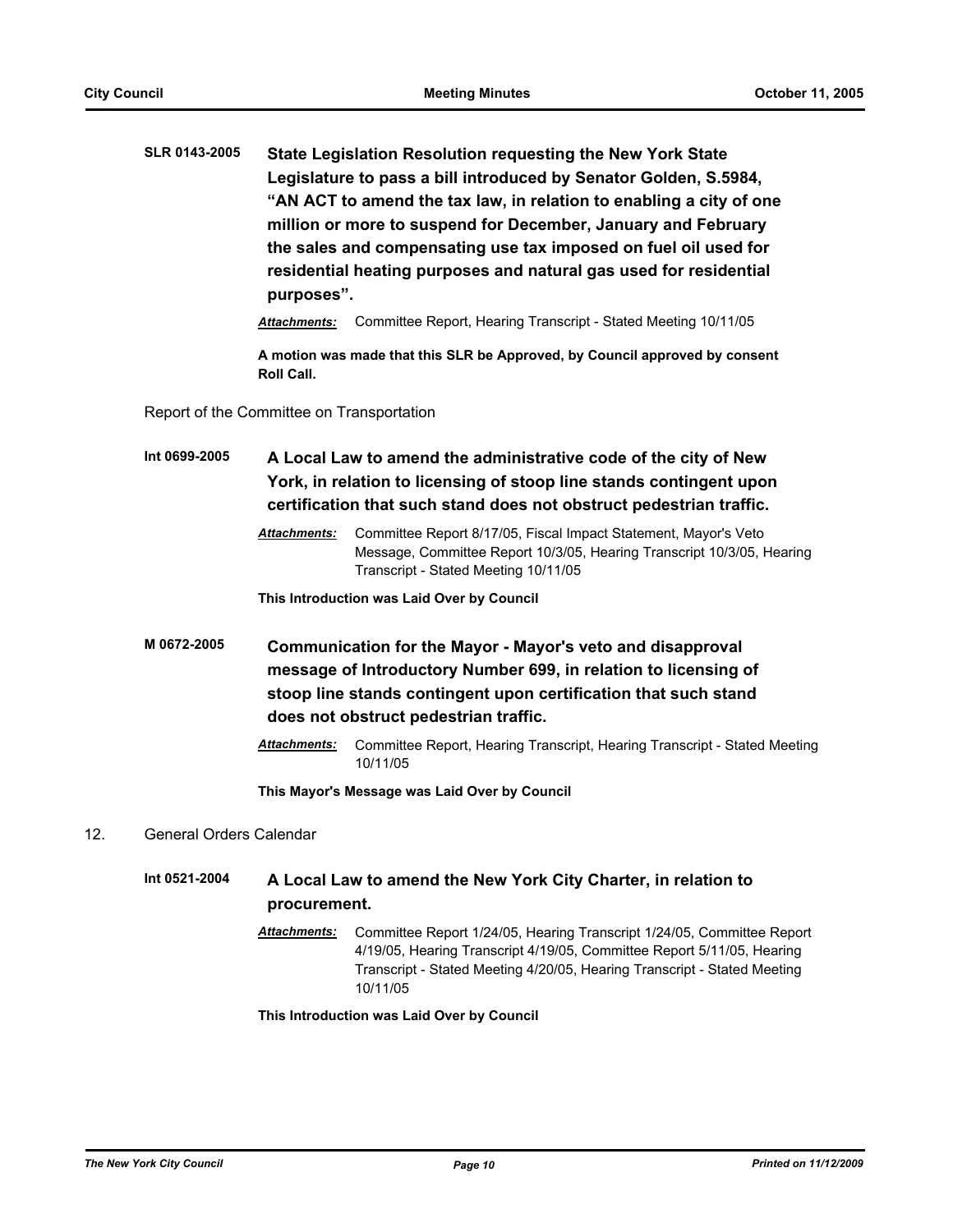## **T2004-0073 Commissioner of Deeds**

*Attachments:* Hearing Transcript - Charter Meeting 1/7/04, Hearing Transcript - Stated Meeting 1/2/04, Hearing Transcript - Stated Meeting 2/4/04, Hearing Transcript - Stated Meeting 2/26/04, Hearing Transcript - Stated Meeting 3/10/04, Hearing Transcript - Stated Meeting 3/24/04, Hearing Transcript - Stated Meeting 4/1/04, Hearing Transcript - Stated Meeting 4/21/04, Hearing Transcript - Stated Meeting 5/5/04, Hearing Transcript - Stated Meeting 5/19/04, Hearing Transcript - Stated Meeting 6/7/04, Hearing Transcript - Stated Meeting 6/21/04, Hearing Transcript - Stated Meeting 6/22/04, Hearing Transcript - Stated Meeting 6/24/04, Hearing Transcript - Stated Meeting 6/28/04, Hearing Transcript - Stated Meeting 7/21/04, Hearing Transcript - Stated Meeting 8/12/04, Hearing Transcript - Stated Meeting 9/9/04, Hearing Transcript - Stated Meeting 9/28/04, Hearing Transcript - Stated Meeting 10/13/04, Hearing Transcript - Stated Meeting 10/27/04, Hearing Transcript - Stated Meeting 11/10/04, Hearing Transcript - Stated Meeting 11/23/04, Hearing Transcript - Stated Meeting 12/7/04, Heairng Transcript - Stated Meeting 12/15/04, Hearing Transcript - Charter Meeting, Hearing Transcript - Stated Meeting 1/19/05, Hearing Transcript - Stated Meeting 2/2/05, Hearing Transcript - Stated Meeting 2/16/05, Hearing Transcript - Stated Meeting 3/9/05, Hearing Transcript - Stated Meeting 4/20/05, Hearing Transcript - Stated Meeting 6/8/05, Hearing Transcript - Stated Meeting 10/11/05

**A motion was made that this Commissioner of Deeds be Approved, by Council approved by consent Roll Call.**

Coupled on General Order Calendar

Finance

| Int 0692-2005 |                               | A Local Law to amend the administrative code of the city of New<br>York, in relation to amending the district plan of the Metrotech Area<br>business improvement district to change the method of<br>assessment upon which the district charge is based. |
|---------------|-------------------------------|----------------------------------------------------------------------------------------------------------------------------------------------------------------------------------------------------------------------------------------------------------|
|               | <b>Attachments:</b>           | Committee Report, Hearing Transcript, Hearing Transcript - Stated Meeting<br>10/11/05, Local Law                                                                                                                                                         |
|               | <b>Enactment No: 2005/092</b> |                                                                                                                                                                                                                                                          |
| Int 0669-2005 | Sundays.                      | A Local Law to amend the administrative code of the city of New<br>York, in relation to suspending the activation of parking meters on                                                                                                                   |
|               | <b>Attachments:</b>           | Committee Report 7/27/05, Hearing Transcript - Stated Meeting 7/27/05,<br>Mayor's Veto Message, Hearing Transcript 7/27/05, Committee Report<br>10/11/05, Hearing Transcript 10/11/05, Local Law                                                         |
|               |                               |                                                                                                                                                                                                                                                          |

**Enactment No:** 2005/090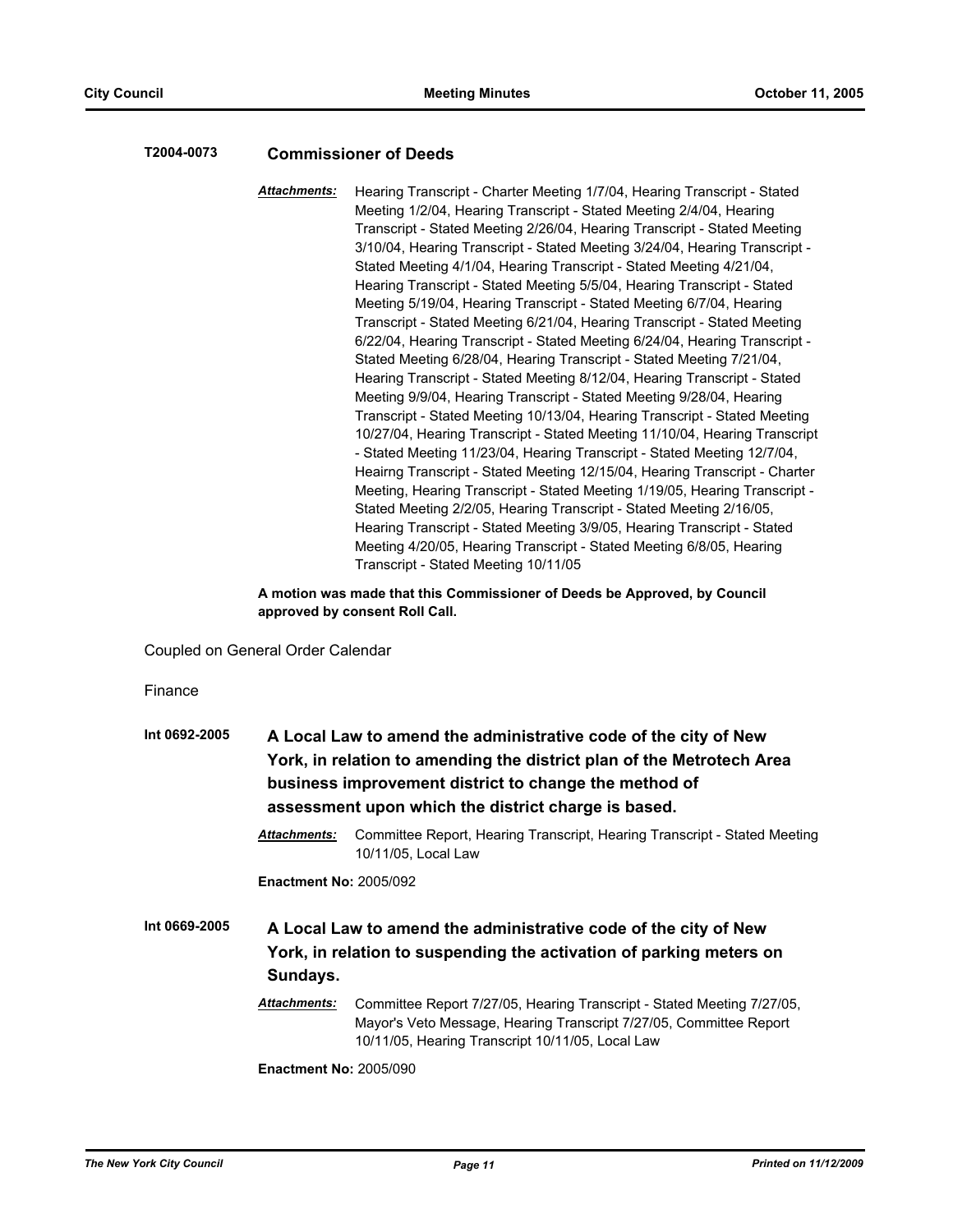| M 0665-2005   | Communication for the Mayor - Mayor's veto and disapproval<br>message of Introductory Number 669, in relation to suspending the<br>activation of parking meters on Sundays.                                                                         |  |
|---------------|-----------------------------------------------------------------------------------------------------------------------------------------------------------------------------------------------------------------------------------------------------|--|
|               | Mayor's Veto Message, Committee Report<br>Attachments:                                                                                                                                                                                              |  |
| Health        |                                                                                                                                                                                                                                                     |  |
| Int 0468-2004 | A Local Law to amend the administrative code of the city of New<br>York, in relation to requiring employers in the grocery industry to<br>make prevailing health care expenditures on behalf of their<br>employees.                                 |  |
|               | Committee Report 12/10/04, Hearing Transcript 12/10/04, Committee<br><u>Attachments:</u><br>Report 6/9/05, Committee Report 8/17/05, Mayor's Veto Message,<br>Committee Report 10/11/05, Local Law, Hearing Transcript - Stated<br>Meeting 10/11/05 |  |
|               | <b>Enactment No: 2005/089</b>                                                                                                                                                                                                                       |  |
| M 0671-2005   | Communication for the Mayor - Mayor's veto and disapproval<br>message of Introductory Number 468-A, in relation to requiring<br>employers in the grocery industry to make prevailing health care<br>expenditures on behalf of their employees.      |  |
|               | Committee Report, Mayor's Veto Message<br><b>Attachments:</b>                                                                                                                                                                                       |  |
| Land Use      |                                                                                                                                                                                                                                                     |  |
| Res 1200-2005 | <b>Resolution approving the decision of the City Planning</b><br>Commission on ULURP No. C 050453 ZMR, a Zoning Map change<br>(L.U. No. 544).                                                                                                       |  |
|               | <b>Committee Report</b><br><b>Attachments:</b>                                                                                                                                                                                                      |  |
| Res 1201-2005 | Resolution approving the decision of the City Planning<br>Commission on ULURP No. C 050454 ZMR, a Zoning Map change<br>(L.U. No. 545).                                                                                                              |  |
|               | Committee Report<br><b>Attachments:</b>                                                                                                                                                                                                             |  |
| Res 1202-2005 | Resolution approving the decision of the City Planning<br>Commission on ULURP No. C 050442 ZMX, a Zoning Map change<br>(L.U. No. 548).                                                                                                              |  |
|               | Committee Report, Hearing Transcript - Stated Meeting 10/11/05<br><b>Attachments:</b>                                                                                                                                                               |  |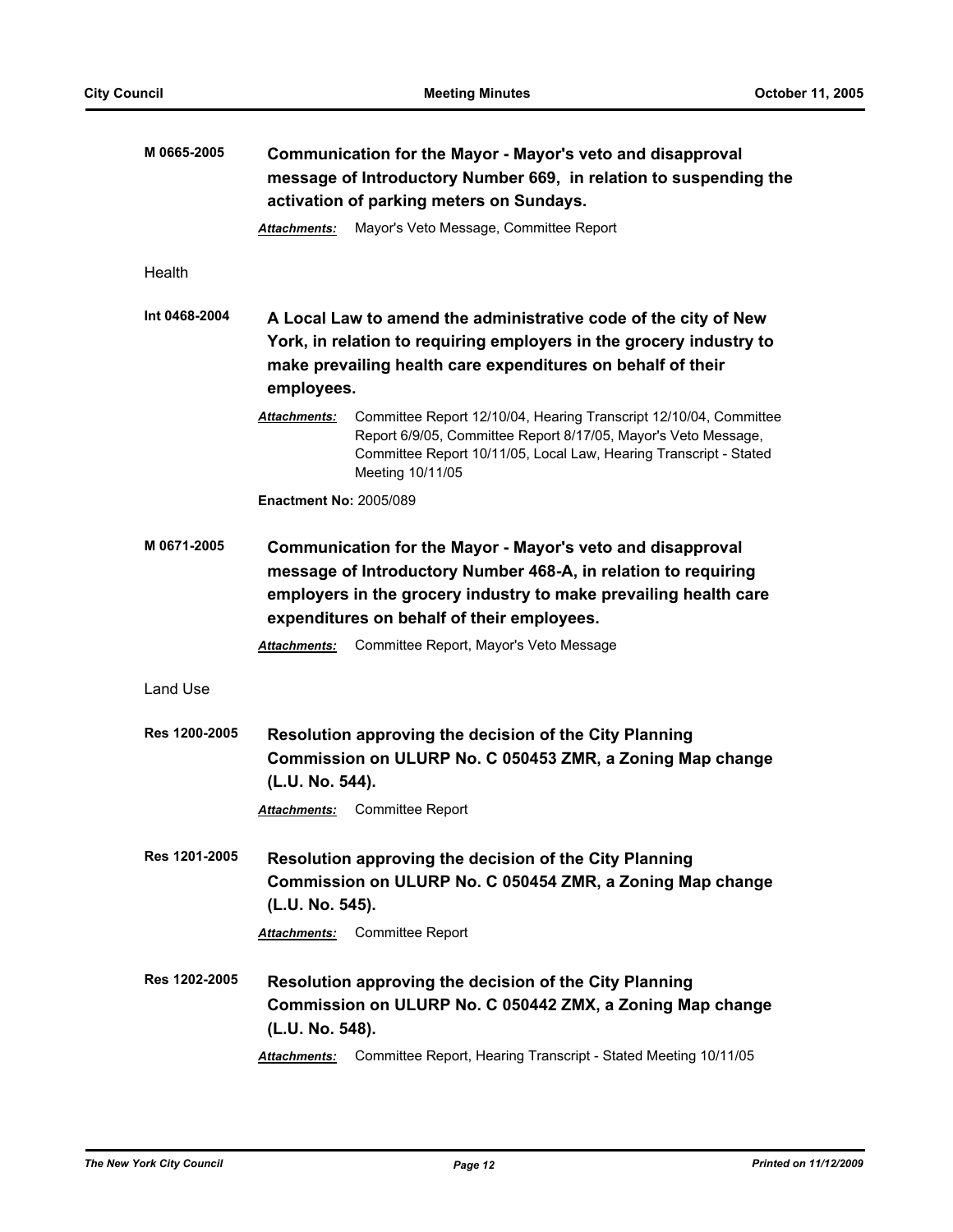| Res 1203-2005 | Resolution approving the site plan for a primary/intermediate public |
|---------------|----------------------------------------------------------------------|
|               | school facility to be located at the southwest corner of Jamaica     |
|               | Avenue and Richmond Street in the Cypress Hills area of Brooklyn     |
|               | (Block 4102, Lots 19, 27, 33, 35 and 36), Brooklyn (Non-ULURP No.    |
|               | 20065023 SCK; L.U. No. 550).                                         |

*Attachments:* Committee Report, Hearing Transcript - Stated Meeting 10/11/05

**Res 1204-2005 Resolution approving the decision of the City Planning Commission on an application submitted by the Department of Housing Preservation and Development, ULURP No. C 050527 HAX, approving the designation of 871 and 875 East 179th Street (Block 3123, Lots 77 and 76), as an Urban Development Action Area, approving the project for the area as an Urban Development Action Area Project, and approving the disposition of such property to a developer selected by the Department of Housing Preservation and Development (L.U. No. 554; C 050527 HAX).**

*Attachments:* Committee Report, Hearing Transcript - Stated Meeting 10/11/05

**Res 1205-2005 Resolution approving an Urban Development Action Area Project located at 254 East 125th Street (Block 1789/Lot 29), Manhattan, and waiving the urban development action area designation requirement and the Uniform Land Use Review Procedure, pursuant to Sections 693 and 694 of the General Municipal Law (L.U. No. 560; 20065052 HAM).**

*Attachments:* Committee Report, Hearing Transcript - Stated Meeting 10/11/05

**Res 1206-2005 Resolution approving the decision of the City Planning Commission on ULURP No. C 060006 ZMM, a Zoning Map change (L.U. No. 572).**

*Attachments:* Committee Report, Hearing Transcript - Stated Meeting 10/11/05

**Res 1207-2005 Resolution approving the decision of the City Planning Commission on ULURP No. C 030370 ZMX, a Zoning Map change (L.U. No. 579).**

*Attachments:* Committee Report, Hearing Transcript - Stated Meeting 10/11/05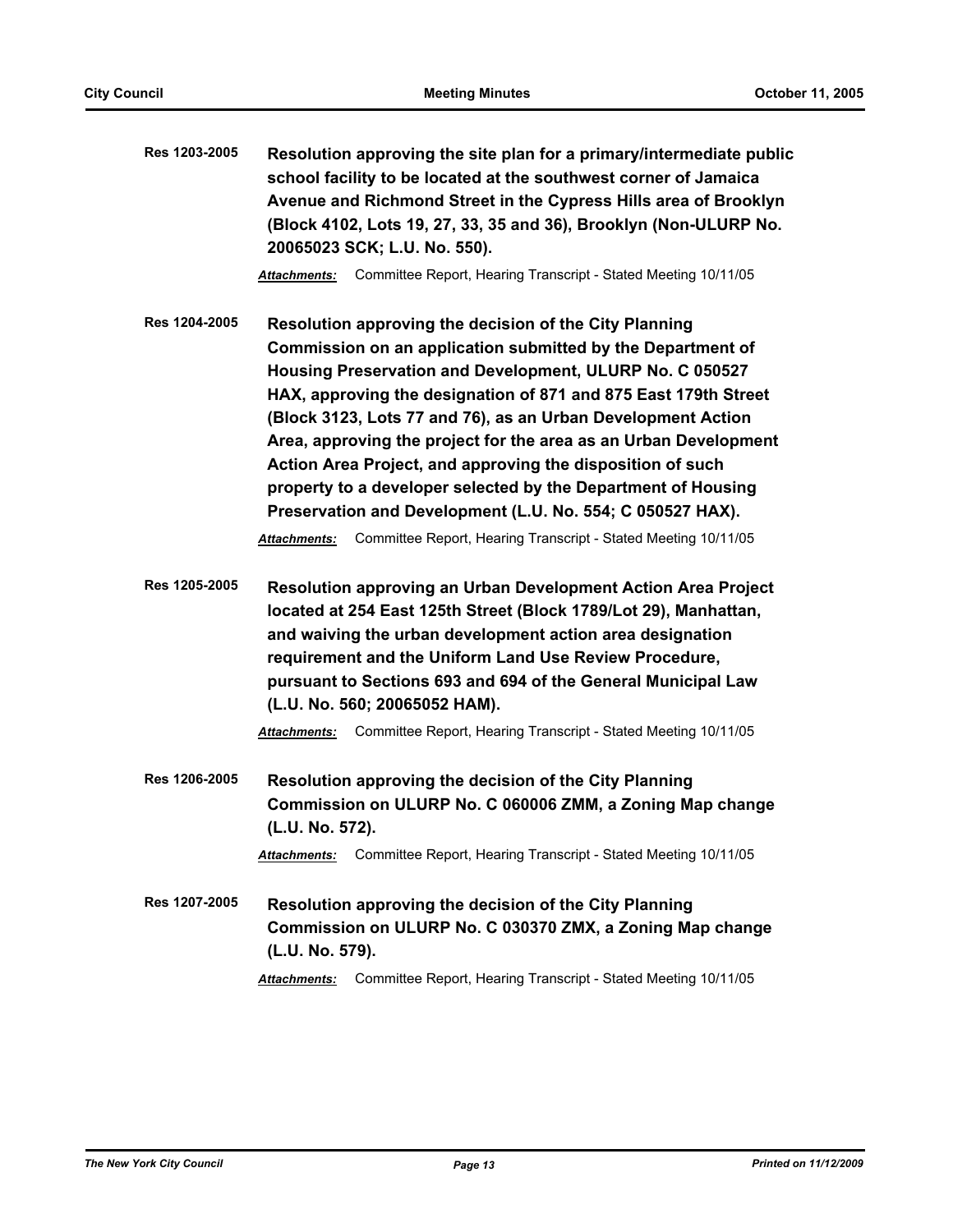| Res 1208-2005                 | <b>Resolution approving an Urban Development Action Area Project</b><br>located at 81 West 172nd Street (Block 2872/Lot 218), the Bronx,<br>and waiving the urban development action area designation<br>requirement and the Uniform Land Use Review Procedure,<br>pursuant to Sections 693 and 694 of the General Municipal Law<br>(L.U. No. 580; 20065057 HAX). |
|-------------------------------|-------------------------------------------------------------------------------------------------------------------------------------------------------------------------------------------------------------------------------------------------------------------------------------------------------------------------------------------------------------------|
|                               | Committee Report, Hearing Transcript - Stated Meeting 10/11/05<br>Attachments:                                                                                                                                                                                                                                                                                    |
| Res 1209-2005                 | Resolution approving the petition for a revocable consent for an<br>unenclosed sidewalk café located at 106-03 Metropolitan Avenue,<br>Queens (20055640 TCQ; L.U. No. 584).                                                                                                                                                                                       |
|                               | Committee Report, Hearing Transcript - Stated Meeting 10/11/05<br>Attachments:                                                                                                                                                                                                                                                                                    |
| Res 1210-2005                 | Resolution approving a motion to file pursuant to withdrawal of an<br>application for a Project located at 801 Neill Avenue (Block 4290/Lot<br>8), the Bronx, pursuant to the Private Housing Finance Law (L.U.<br>No. 602; 20065071 HAX)<br>Committee Report, Hearing Transcript - Stated Meeting 10/11/05<br>Attachments:                                       |
| Res 1211-2005                 | Resolution approving the decision of the City Planning<br>Commission on ULURP No. C 050393 ZMK, a Zoning Map change<br>(L.U. No. 603).                                                                                                                                                                                                                            |
|                               | Committee Report, Hearing Transcript - Stated Meeting 10/11/05<br>Attachments:                                                                                                                                                                                                                                                                                    |
| Res 1212-2005                 | Resolution approving the decision of the City Planning<br>Commission on ULURP No. C 050480 ZMX, a Zoning Map change<br>(L.U. No. 609).                                                                                                                                                                                                                            |
|                               | Committee Report, Hearing Transcript - Stated Meeting 10/11/05<br><u>Attachments:</u>                                                                                                                                                                                                                                                                             |
| State and Federal Legislation |                                                                                                                                                                                                                                                                                                                                                                   |

**SLR 0143-2005 State Legislation Resolution requesting the New York State Legislature to pass a bill introduced by Senator Golden, S.5984, "AN ACT to amend the tax law, in relation to enabling a city of one million or more to suspend for December, January and February the sales and compensating use tax imposed on fuel oil used for residential heating purposes and natural gas used for residential purposes".**

*Attachments:* Committee Report, Hearing Transcript - Stated Meeting 10/11/05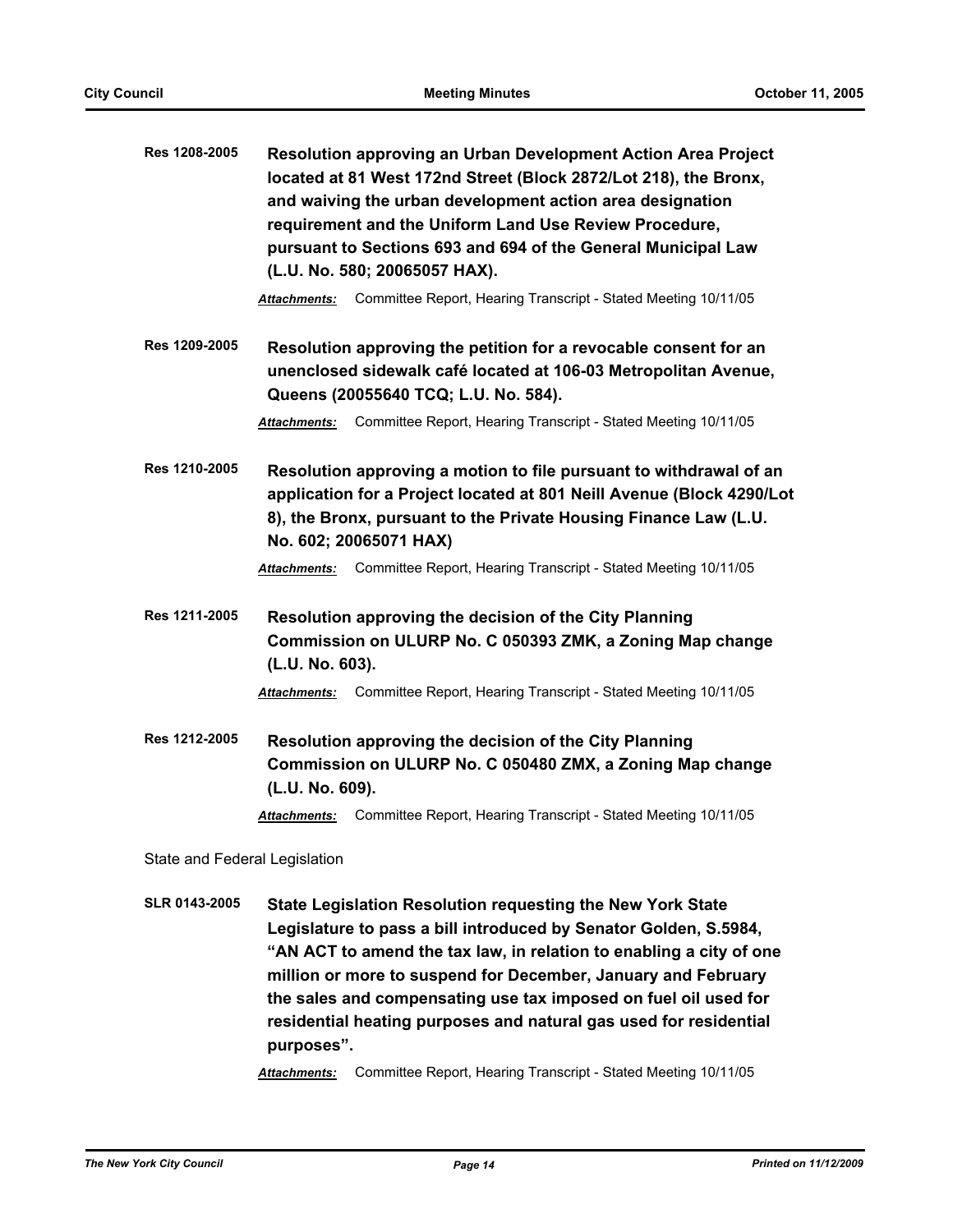## General Order Calendar

## **T2004-0073 Commissioner of Deeds**

*Attachments:* Hearing Transcript - Charter Meeting 1/7/04, Hearing Transcript - Stated Meeting 1/2/04, Hearing Transcript - Stated Meeting 2/4/04, Hearing Transcript - Stated Meeting 2/26/04, Hearing Transcript - Stated Meeting 3/10/04, Hearing Transcript - Stated Meeting 3/24/04, Hearing Transcript - Stated Meeting 4/1/04, Hearing Transcript - Stated Meeting 4/21/04, Hearing Transcript - Stated Meeting 5/5/04, Hearing Transcript - Stated Meeting 5/19/04, Hearing Transcript - Stated Meeting 6/7/04, Hearing Transcript - Stated Meeting 6/21/04, Hearing Transcript - Stated Meeting 6/22/04, Hearing Transcript - Stated Meeting 6/24/04, Hearing Transcript - Stated Meeting 6/28/04, Hearing Transcript - Stated Meeting 7/21/04, Hearing Transcript - Stated Meeting 8/12/04, Hearing Transcript - Stated Meeting 9/9/04, Hearing Transcript - Stated Meeting 9/28/04, Hearing Transcript - Stated Meeting 10/13/04, Hearing Transcript - Stated Meeting 10/27/04, Hearing Transcript - Stated Meeting 11/10/04, Hearing Transcript - Stated Meeting 11/23/04, Hearing Transcript - Stated Meeting 12/7/04, Heairng Transcript - Stated Meeting 12/15/04, Hearing Transcript - Charter Meeting, Hearing Transcript - Stated Meeting 1/19/05, Hearing Transcript - Stated Meeting 2/2/05, Hearing Transcript - Stated Meeting 2/16/05, Hearing Transcript - Stated Meeting 3/9/05, Hearing Transcript - Stated Meeting 4/20/05, Hearing Transcript - Stated Meeting 6/8/05, Hearing Transcript - Stated Meeting 10/11/05

*The Public Advocate (Ms. Gotbaum) put the question whether the Council would agree with and adopt such reports, which were decided in the affirmative by the following vote:*

**A motion was made that these files be approved by consent vote.**

### **Affirmative,** 44 -

Speaker Miller, Addabbo Jr., Avella, Baez, Barron, Brewer, Clarke, Comrie Jr., Dilan, de Blasio, Felder, Fidler, Foster, Gallagher, Gennaro, Gentile, Gerson, Gioia, Gonzalez, Jackson, James, Jennings Jr., Katz, Koppell, Lanza, Liu, Lopez, McMahon, Monserrate, Moskowitz, Nelson, Oddo, Palma, Perkins, Provenzano, Quinn, Recchia Jr., Sears, Stewart, Vallone Jr., Vann, Weprin, Yassky and Arroyo

## **Excused,** 7 -

Boyland, Martinez, Reed, Reyna, Rivera, Sanders Jr. and Seabrook

*The following files were removed from the General Order Calendar and voted separately:*

*Int No. 468-A and Int No. 669.*

*Override Note: Two Mayor's vetoes were Overridden by the Council at this Meeting: Int No. 468-A and Int No. 669.*

#### Introduction & Reading of Bills See Attached 13.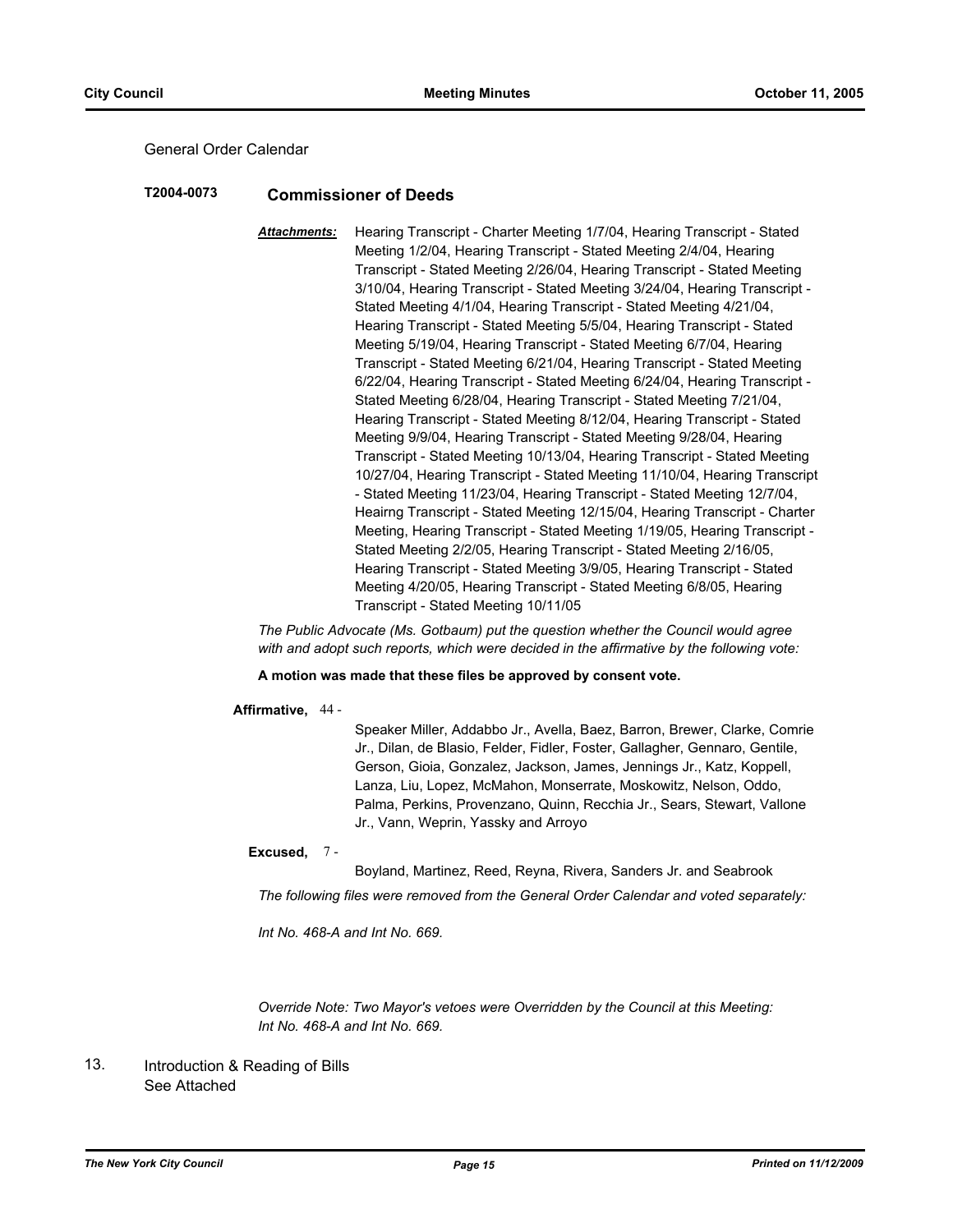- 14. Discussion of Resolutions
- 15. Resolutons

*None*

- 16. General Discussion
- 17. Extension of Remarks

INTRODUCTION AND READING OF BILLS

**Int 0730-2005 A Local Law to amend the administrative code of the city of New York, in relation to health insurance coverage for the surviving spouse or domestic partner and children of certain deceased department of transportation workers.**

> *Sponsors:* By Council Members Addabbo Jr., Comrie Jr., Fidler, Gonzalez, Jennings Jr., Liu, McMahon, Nelson, Palma, Recchia Jr., Stewart, Sanders Jr., Jackson and The Public Advocate (Public Advocate Gotbaum) (by request of the Mayor)

*Attachments:* Committee Report, Local Law

**This Introduction was Referred to Comm by Council to the Committee on Civil Service and Labor**

**Enactment No:** 2005/096

**Int 0731-2005 A Local Law to amend the administrative code of the city of New York, in relation to establishing a citywide stoop line stand task force.**

> *Sponsors:* By Council Members Comrie Jr., Liu, Jackson, Fidler, Nelson, Stewart and Weprin

*Attachments:* Committee Report 10/17/05, Committee Report 10/24/05

**This Introduction was Referred to Comm by Council to the Committee on Transportation**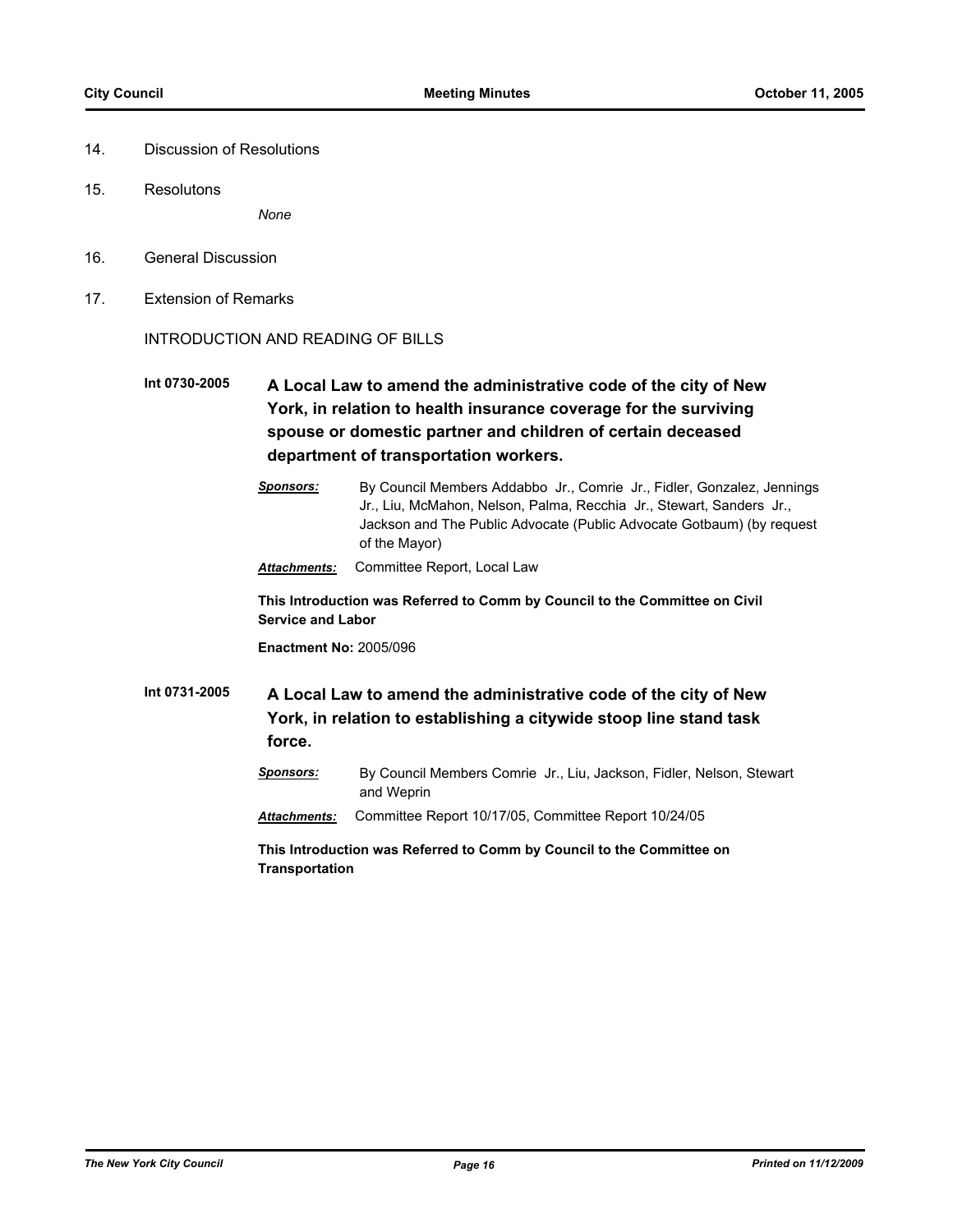| Res 1193-2005 | Resolution calling upon the Department of Consumer Affairs, in<br>response to the disruption of Hurricanes Katrina and Rita, to<br>examine the necessity of declaring gasoline in temporary short<br>supply in order to protect consumers from price gouging and for<br>the New York State Attorney General to vigilantly continue<br>investigating instances of potential price gouging. |                                                                                                                                                                                                                                                                                                                   |  |  |
|---------------|-------------------------------------------------------------------------------------------------------------------------------------------------------------------------------------------------------------------------------------------------------------------------------------------------------------------------------------------------------------------------------------------|-------------------------------------------------------------------------------------------------------------------------------------------------------------------------------------------------------------------------------------------------------------------------------------------------------------------|--|--|
|               | <b>Sponsors:</b>                                                                                                                                                                                                                                                                                                                                                                          | By Council Members Gentile, Barron, Comrie Jr., Fidler, James, Jennings<br>Jr., Koppell, Liu, McMahon, Nelson, Palma, Recchia Jr., Stewart, Weprin<br>and Jackson                                                                                                                                                 |  |  |
|               | Affairs                                                                                                                                                                                                                                                                                                                                                                                   | This Resolution was Referred to Comm by Council to the Committee on Consumer                                                                                                                                                                                                                                      |  |  |
| Res 1194-2005 |                                                                                                                                                                                                                                                                                                                                                                                           | Resolution calling upon President Bush to continue utilizing the<br>Strategic Petroleum Reserve to mitigate the rising price of fuel<br>caused by Hurricanes Katrina and Rita, and to compel him to<br>consider alternative methods to help alleviate the concern over<br>possible record-high winter fuel costs. |  |  |
|               | <b>Sponsors:</b>                                                                                                                                                                                                                                                                                                                                                                          | By Council Members Gentile, Barron, Comrie Jr., Fidler, James, Jennings<br>Jr., Nelson, Palma, Recchia Jr., Stewart, Weprin and Jackson                                                                                                                                                                           |  |  |
|               | This Resolution was Referred to Comm by Council to the Committee on Consumer<br><b>Affairs</b>                                                                                                                                                                                                                                                                                            |                                                                                                                                                                                                                                                                                                                   |  |  |
| Res 1195-2005 | Resolution commemorating the life and mourning the death of<br><b>Constance Baker Motley.</b>                                                                                                                                                                                                                                                                                             |                                                                                                                                                                                                                                                                                                                   |  |  |
|               | <b>Sponsors:</b>                                                                                                                                                                                                                                                                                                                                                                          | By Council Members James, Barron, Clarke, Comrie Jr., Fidler,<br>McMahon, Palma, Recchia Jr., Sears, Weprin and Jackson                                                                                                                                                                                           |  |  |
|               | This Resolution was Referred to Comm by Council to the Committee on Cultural<br>Affairs, Libraries and International Intergroup Relations                                                                                                                                                                                                                                                 |                                                                                                                                                                                                                                                                                                                   |  |  |
| Int 0732-2005 | A Local Law to authorize the levy and collection of real property<br>taxes at rates that are ten percent below the rates for fiscal year<br>2006 adopted on June 30, 2005.                                                                                                                                                                                                                |                                                                                                                                                                                                                                                                                                                   |  |  |
|               | <b>Sponsors:</b>                                                                                                                                                                                                                                                                                                                                                                          | By Council Members McMahon, Gentile, Oddo, Avella, Fidler, Liu, Nelson,<br>Recchia Jr. and Gallagher                                                                                                                                                                                                              |  |  |
|               |                                                                                                                                                                                                                                                                                                                                                                                           | This Introduction was Referred to Comm by Council to the Committee on Finance                                                                                                                                                                                                                                     |  |  |
| Int 0733-2005 | A Local Law to amend the New York City Charter in relation to the<br>addition of various City siting categories subject to the uniform<br>land use review procedure.                                                                                                                                                                                                                      |                                                                                                                                                                                                                                                                                                                   |  |  |
|               | <b>Sponsors:</b>                                                                                                                                                                                                                                                                                                                                                                          | By Council Members Recchia Jr., James, Liu and Palma                                                                                                                                                                                                                                                              |  |  |
|               | This Introduction was Referred to Comm by Council to the Committee on Land<br>Use                                                                                                                                                                                                                                                                                                         |                                                                                                                                                                                                                                                                                                                   |  |  |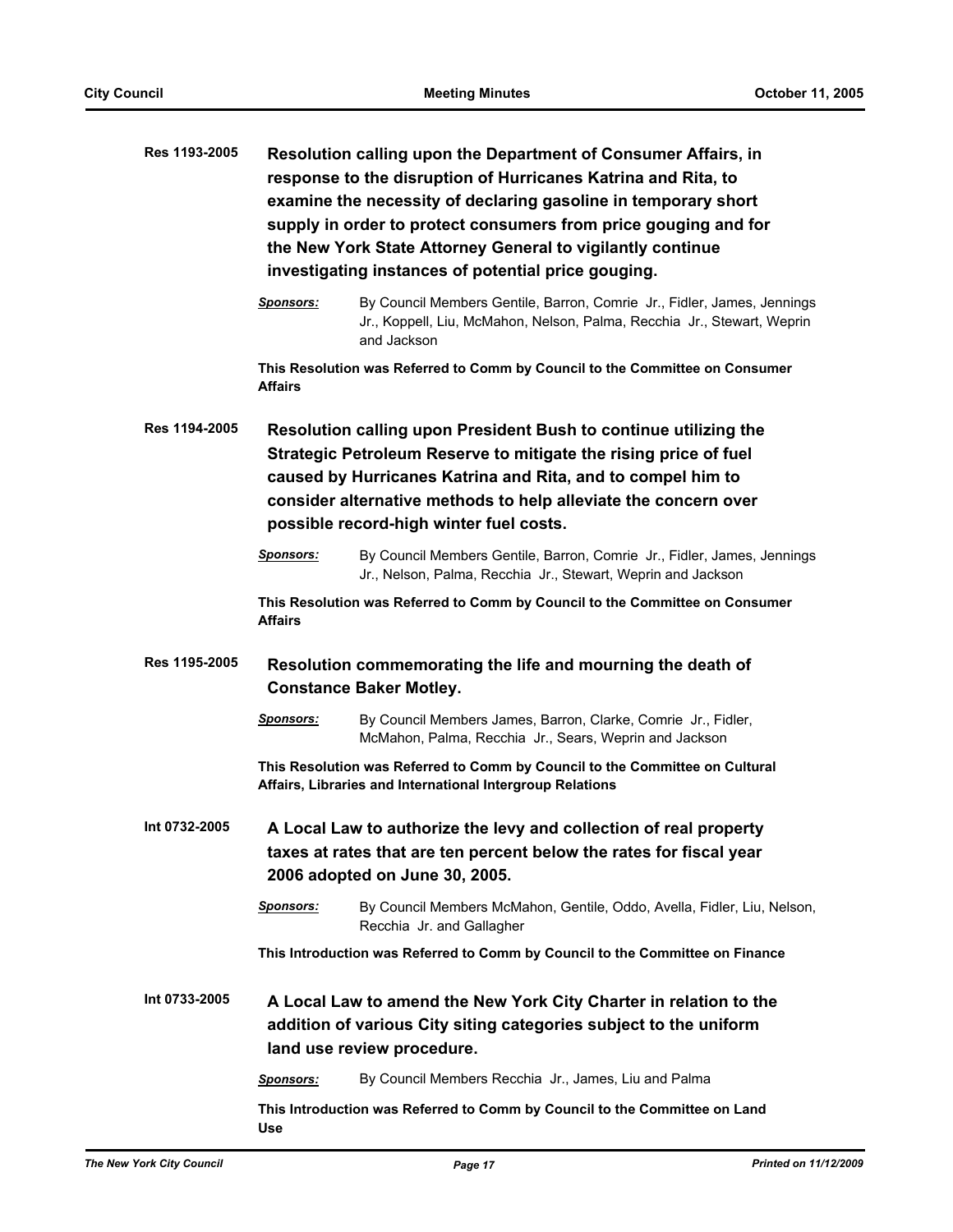| Res 1196-2005 | Resolution calling upon the New York State Legislature to adopt<br>legislation that would require that all preparatory procedures<br>necessary for laser hair removal be performed under the direct<br>supervision of a physician properly trained and licensed in such<br>hair removal procedure.                                                                                                                           |                                                                                                                                                                             |  |  |
|---------------|------------------------------------------------------------------------------------------------------------------------------------------------------------------------------------------------------------------------------------------------------------------------------------------------------------------------------------------------------------------------------------------------------------------------------|-----------------------------------------------------------------------------------------------------------------------------------------------------------------------------|--|--|
|               | <b>Sponsors:</b>                                                                                                                                                                                                                                                                                                                                                                                                             | By Council Members Rivera, Barron, Gonzalez and Palma                                                                                                                       |  |  |
|               |                                                                                                                                                                                                                                                                                                                                                                                                                              | This Resolution was Referred to Comm by Council to the Committee on Health                                                                                                  |  |  |
| SLR 0143-2005 | State Legislation Resolution requesting the New York State<br>Legislature to pass a bill introduced by Senator Golden, S.5984,<br>"AN ACT to amend the tax law, in relation to enabling a city of one<br>million or more to suspend for December, January and February<br>the sales and compensating use tax imposed on fuel oil used for<br>residential heating purposes and natural gas used for residential<br>purposes". |                                                                                                                                                                             |  |  |
|               | <b>Sponsors:</b>                                                                                                                                                                                                                                                                                                                                                                                                             | By Council Members Rivera, Weprin, McMahon, Sears, Gentile, Fidler,<br>Comrie Jr., Gonzalez, Jennings Jr., Liu, Nelson and The Public Advocate<br>(Public Advocate Gotbaum) |  |  |
|               | Attachments:                                                                                                                                                                                                                                                                                                                                                                                                                 | Committee Report, Hearing Transcript - Stated Meeting 10/11/05                                                                                                              |  |  |
|               | This SLR was Referred to Comm by Council to the Committee on State and<br><b>Federal Legislation</b>                                                                                                                                                                                                                                                                                                                         |                                                                                                                                                                             |  |  |
| Res 1197-2005 | Resolution in support of H. Res. 313, which urges the President to<br>authorize the transfer of ownership of one of the bells taken from<br>the town of Balangiga on the island of Samar, Philippines in 1901,<br>and currently displayed at F.E. Warren Air Force Base in Wyoming,<br>to the people of the Philippines.                                                                                                     |                                                                                                                                                                             |  |  |
|               | <b>Sponsors:</b>                                                                                                                                                                                                                                                                                                                                                                                                             | By Council Members Sears, Barron, Liu, Weprin and Jackson                                                                                                                   |  |  |
|               | This Resolution was Referred to Comm by Council to the Committee on Cultural<br>Affairs, Libraries and International Intergroup Relations                                                                                                                                                                                                                                                                                    |                                                                                                                                                                             |  |  |
| Res 1198-2005 | Resolution denouncing the use of fur by all clothing makers and<br>the inhumane manner in which the animals used for fur are killed.                                                                                                                                                                                                                                                                                         |                                                                                                                                                                             |  |  |
|               | <b>Sponsors:</b>                                                                                                                                                                                                                                                                                                                                                                                                             | By Council Members Vallone Jr., Gonzalez, James, Liu and Palma                                                                                                              |  |  |
|               | This Resolution was Referred to Comm by Council to the Committee on Consumer<br><b>Affairs</b>                                                                                                                                                                                                                                                                                                                               |                                                                                                                                                                             |  |  |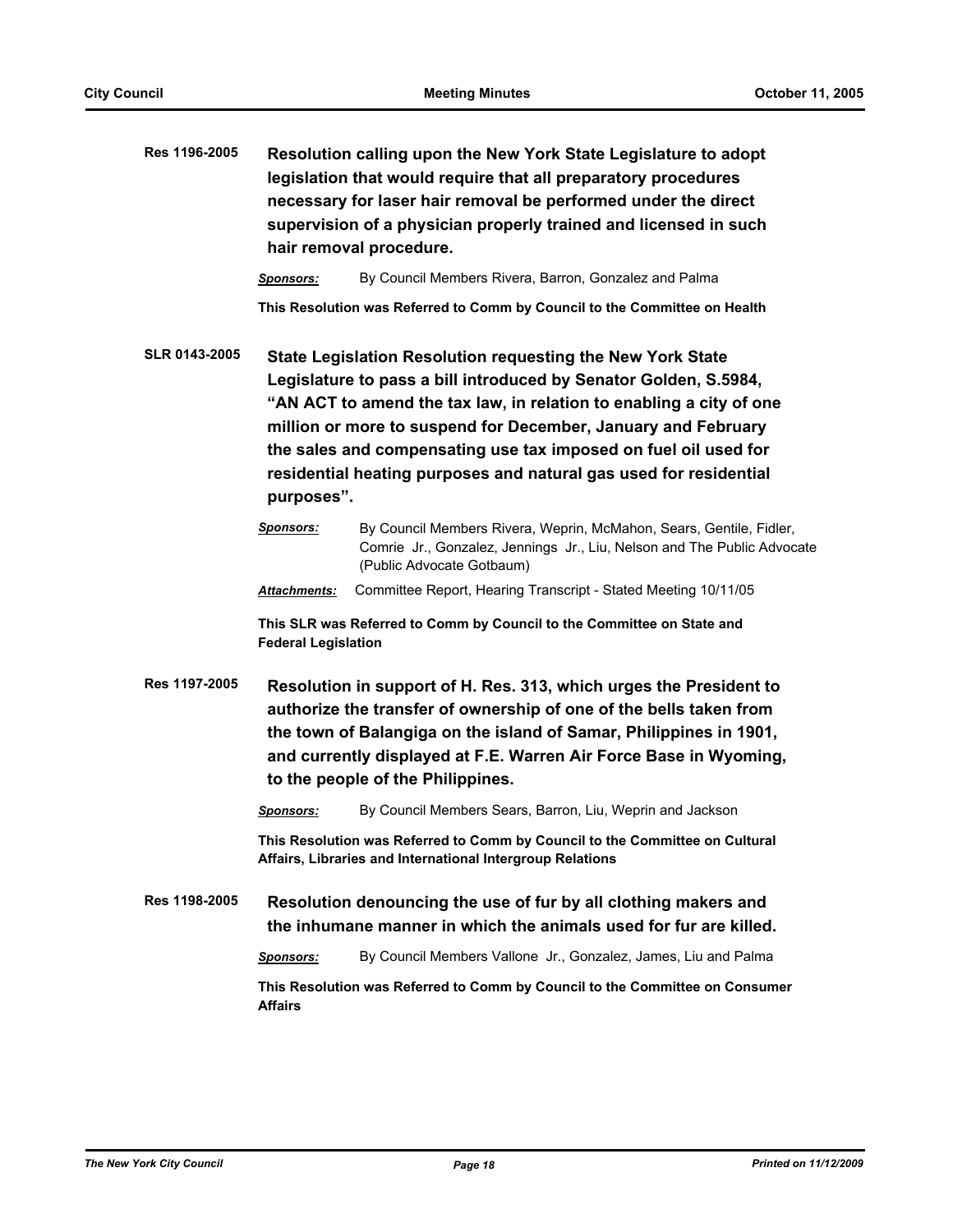| Int 0734-2005 |                                                                                                                                                                                                                                    | A Local Law to amend the administrative code of the city of New<br>York, in relation to replacement cycles for taxicabs. |  |  |
|---------------|------------------------------------------------------------------------------------------------------------------------------------------------------------------------------------------------------------------------------------|--------------------------------------------------------------------------------------------------------------------------|--|--|
|               | <b>Sponsors:</b>                                                                                                                                                                                                                   | By Council Members Yassky, Brewer, James, Liu, Palma and Seabrook                                                        |  |  |
|               | Attachments:                                                                                                                                                                                                                       | <b>Committee Report</b>                                                                                                  |  |  |
|               | This Introduction was Referred to Comm by Council to the Committee on<br><b>Transportation</b>                                                                                                                                     |                                                                                                                          |  |  |
| Int 0735-2005 | A Local Law to amend the administrative code of the city of New<br>York, in relation to the taxi and limousine commission license fee<br>for compressed natural gas and certain hybrid-electric vehicles.                          |                                                                                                                          |  |  |
|               | <b>Sponsors:</b>                                                                                                                                                                                                                   | By Council Members Yassky, Brewer, Fidler, Liu, Palma and Stewart                                                        |  |  |
|               | Attachments:                                                                                                                                                                                                                       | <b>Committee Report</b>                                                                                                  |  |  |
|               | This Introduction was Referred to Comm by Council to the Committee on<br><b>Transportation</b>                                                                                                                                     |                                                                                                                          |  |  |
| Res 1199-2005 | Resolution calling upon the United States Senate to reject the<br>nomination of Harriet Miers an Associate Justice to the Supreme<br><b>Court of the United States.</b>                                                            |                                                                                                                          |  |  |
|               | <b>Sponsors:</b>                                                                                                                                                                                                                   | By Council Members Yassky, Barron, Brewer, James and Palma                                                               |  |  |
|               | This Resolution was Referred to Comm by Council to the Committee on State and<br><b>Federal Legislation</b>                                                                                                                        |                                                                                                                          |  |  |
| LU 0610-2005  | Uniform Land Use Review Procedure application no. 050190 ZMQ,<br>pursuant to §197-c and §197-d of the New York City Charter,<br>concerning changes to the zoning map, Borough of Queens,<br><b>Council District no. 24.</b>        |                                                                                                                          |  |  |
|               | <u>Sponsors:</u>                                                                                                                                                                                                                   | By Council Member Katz                                                                                                   |  |  |
|               | <b>Land Use</b>                                                                                                                                                                                                                    | This Land Use Application was Referred to Comm by Council to the Committee on                                            |  |  |
|               | This Land Use Application was Referred to Comm by Council to the<br><b>Subcommittee on Zoning and Franchises</b>                                                                                                                   |                                                                                                                          |  |  |
| LU 0611-2005  | Uniform Land Use Review Procedure application no. 050145 ZMR,<br>pursuant to §197-c and §197-d of the New York City Charter,<br>concerning changes to the zoning map, Borough of Staten Island,<br><b>Council District no. 51.</b> |                                                                                                                          |  |  |
|               | Sponsors:                                                                                                                                                                                                                          | By Council Member Katz                                                                                                   |  |  |
|               | Attachments:                                                                                                                                                                                                                       | Hearing Transcript - Zoning 11/14, Hearing Transcript - Land Use 11/15                                                   |  |  |
|               | <b>Land Use</b>                                                                                                                                                                                                                    | This Land Use Application was Referred to Comm by Council to the Committee on                                            |  |  |